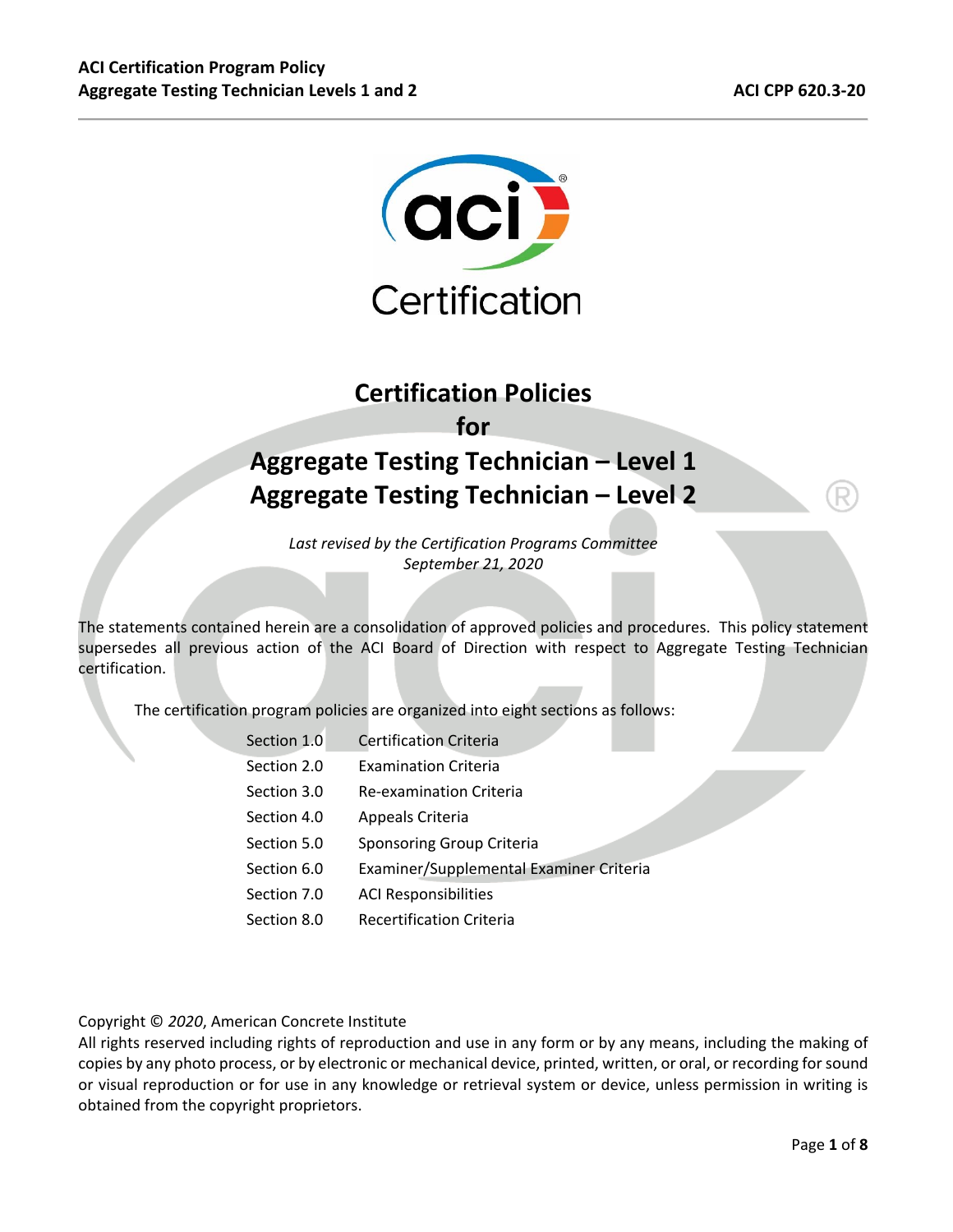### **SECTION 1.0 CERTIFICATION CRITERIA**

- 1.1 The American Concrete Institute (ACI) certification programs for Aggregate Testing Technician—Level 1 (ATT1) and Aggregate Testing Technician—Level 2 (ATT2) shall require successful completion of both a written examination and a performance examination.
- 1.2 No specific education or work experience are required for ATT certifications. Certification as an ACI ATT2 requires current ACI ATT1 certification.
- 1.3 ACI certification for ATT1 and/or ATT2 shall be valid for a period of five [5] years from the date of completion of all certification requirements.
- 1.4 A technician shall be permitted to renew certification by satisfying the recertification requirements.

#### **SECTION 2.0 EXAMINATION CRITERIA**

#### *GENERAL REQUIREMENTS*

- 2.1 The content of the written and performance examinations for certification as an Aggregate Testing Technician—Level 1 is derived from the *Job‐Task Analysis for ACI Aggregate Testing Technician—Level 1 Certification* (Annex 620.3‐1). ACI will grant certification to examinees who successfully complete both the written and performance examinations within a one (1) year period.
- 2.2 The content of the written and performance examinations for certification as an Aggregate Testing Technician—Level 2 is derived from the *Job‐Task Analysis for ACI Aggregate Testing Technician—Level 2 Certification* (Annex 620.3‐2). ACI will grant certification to examinees who successfully complete both the written and performance examinations within a one (1) year period.
- 2.3 The examinations shall be conducted by the examiner, proctors, and/or supplemental examiners as applicable. [See Section 6.0]
- 2.4 The Examiners, Proctors, Supplemental Examiners, and/or Sponsoring Groups have no jurisdiction over the content of any examination or over the grading of the written examination.
- 2.5 The written examinations are open book; reference materials other than those approved by ACI shall not be permitted in the examination area. The performance examinations are closed book; notes or other technical material shall not be permitted in the examination area. Simple function (non‐programmable) pocket calculators shall be permitted for all examinations.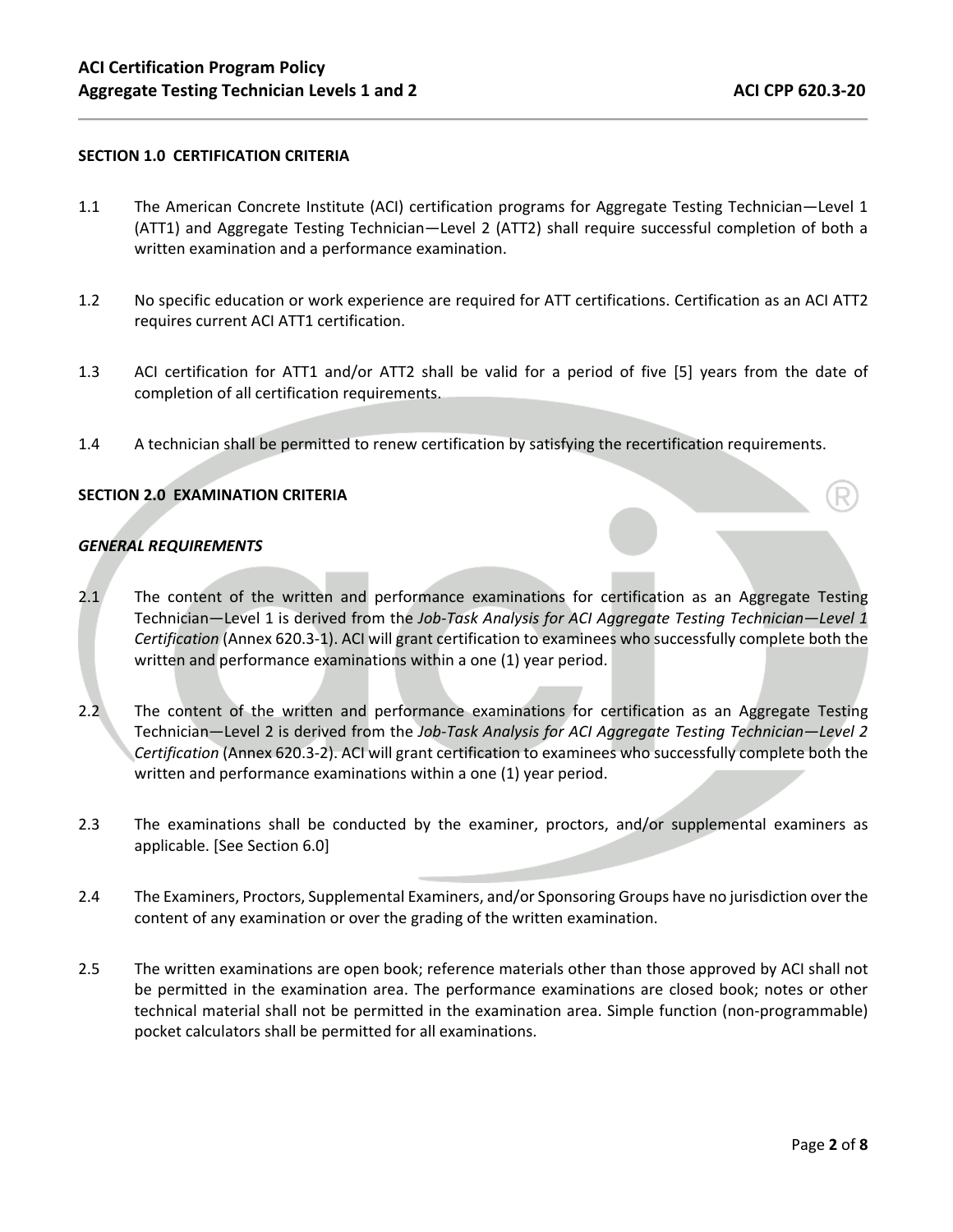#### *WRITTEN EXAMINATION*

- 2.6 The written examinations shall consist of approximately one hundred [100] multiple choice questions, with eight to twelve [8‐12] questions on each Standard.
- 2.7 A maximum of two [2] hours shall be permitted for completion of each written examination.
- 2.8 Oral administration of the written examination is permitted, contingent upon prior approval in writing by the ACI Certification Department.
- 2.9 Successful completion of the written examination shall be considered as meeting both the following requirements:
	- A) Score sixty percent [60%] or higher on each individual Standard (*e.g.*, six [6] correct out of ten [10] questions); AND
	- B) Score a minimum of seventy percent [70%] for the overall examination (*e.g.*, seventy [70] correct out of a possible one hundred [100])

#### *PERFORMANCE EXAMINATION*

2.10 The performance examination for certification as an ACI ATT1 and/or ATT2 shall require the examinee to perform, pursuant to the contents of the ACI performance examination checklists, procedures described in each of the Standards referenced in Sections 2.1 and 2.2, respectively.

Note: Some procedures and test methods may be described verbally as indicated on the performance exam checklists. Specific instructions keyed to these areas and describing administration procedures will be included with the exam materials for each session.

- 2.11 The examinee shall conduct the performance examination in the direct presence of the examiner or supplemental examiner(s).
- 2.12 The examinee's performance shall be evaluated based on the criteria of the performance examination checklist.
- 2.13 Grading for the individual performance examinations shall be on a pass/fail basis only, with the examiner/supplemental examiner indicating pass or fail for each step of the checklist.
- 2.14 Incorrect performance, or omission of one or more of the steps of the performance checklist, shall constitute failure of that trial.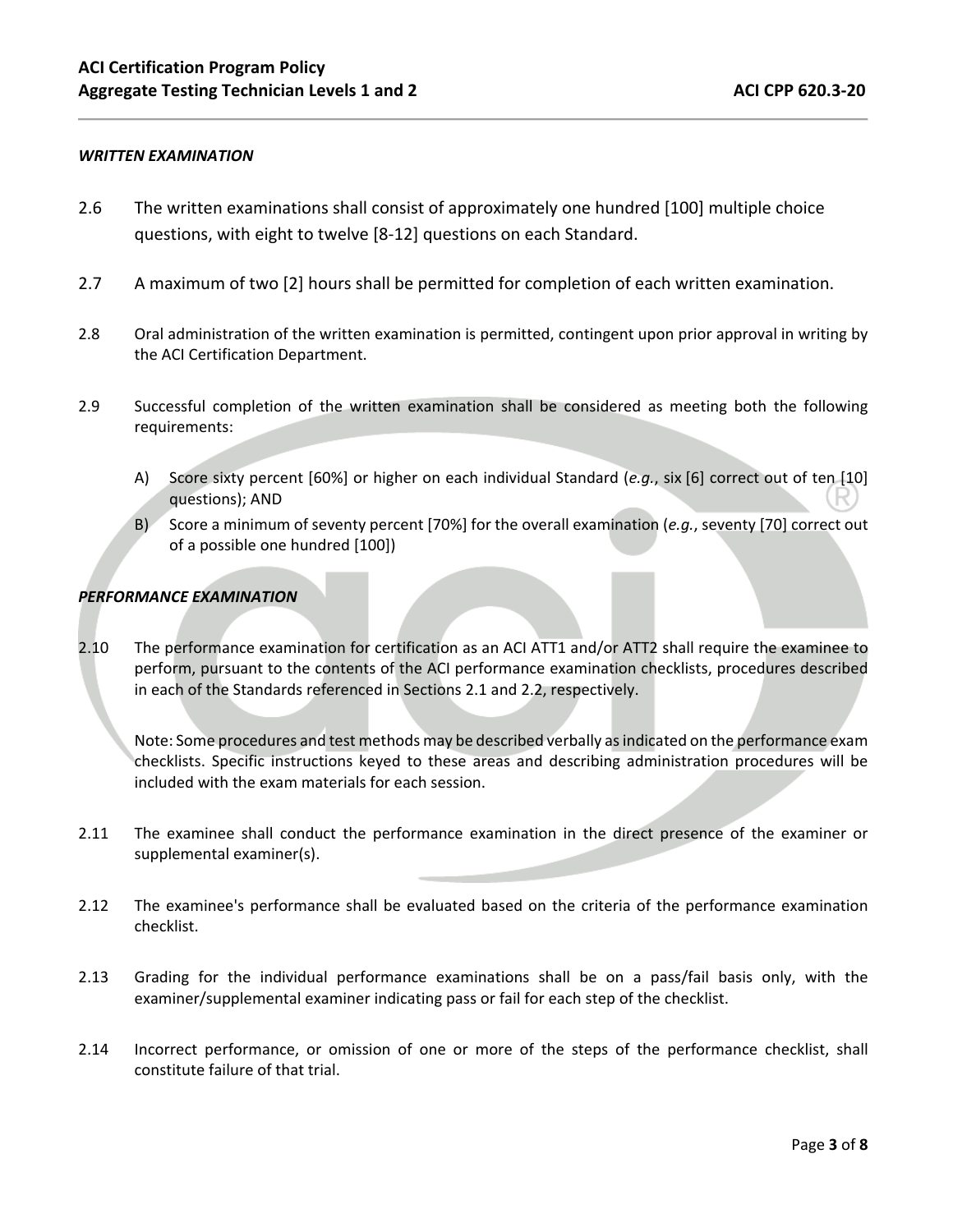2.15 All sections of the performance exam required for certification must be taken within a single examination session not exceeding eight calendar days.

Note: This provision was adopted to address the number of tests on the performance exam, their complexity, and the amount of time in setup and administration necessary to conduct one initial full exam (all sections) once through in its entirety. It is not intended that examinees be allowed more than two attempts to pass any one test method within any single eight‐day exam session.

- 2.16 An examinee shall be allowed a second trial, on the same day of the examination, if the first trial was not successfully completed for each of the applicable Standards.
- 2.17 The second trial of a particular test shall not be conducted immediately following the first trial.
- 2.18 An examinee shall be permitted to suspend one trial and begin the procedure over again. A voluntary suspension of a trial shall not be counted as a failure of that trial.
- 2.19 The examiner/supplemental examiner shall not stop a trial at any point which an error is made.
- 2.20 A second trial, or voluntary repeat of a trial, shall require performance of the entire test method from the beginning, not from the point the error was made.
- 2.21 Immediately following completion of each trial, the examiner/supplemental examiner shall inform the examinee of the results, either pass or fail.
- 2.22 When a failure of a trial occurs, the examiner/supplemental examiner shall inform the examinee of the particular step(s) performed incorrectly.
- 2.23 The examinee shall be permitted to leave the examination area between trials to consult notes or books.
- 2.24 It shall be the Sponsoring Group's responsibility to provide equipment which conforms to the applicable Standards and that it is in good working order. The examinee shall not be penalized as a result of faulty or incorrect equipment.

Note: In cases where the Supplemental Examiners have been approved to conduct the performance examination without the direct supervision of an approved Examiner (6.6), the Supplemental Examiner shall be responsible for determining that the equipment requirements listed in Section 2.24 are met.

2.25 Failure on any of the required Standards after two [2] trials will constitute failure of that section of the performance examination.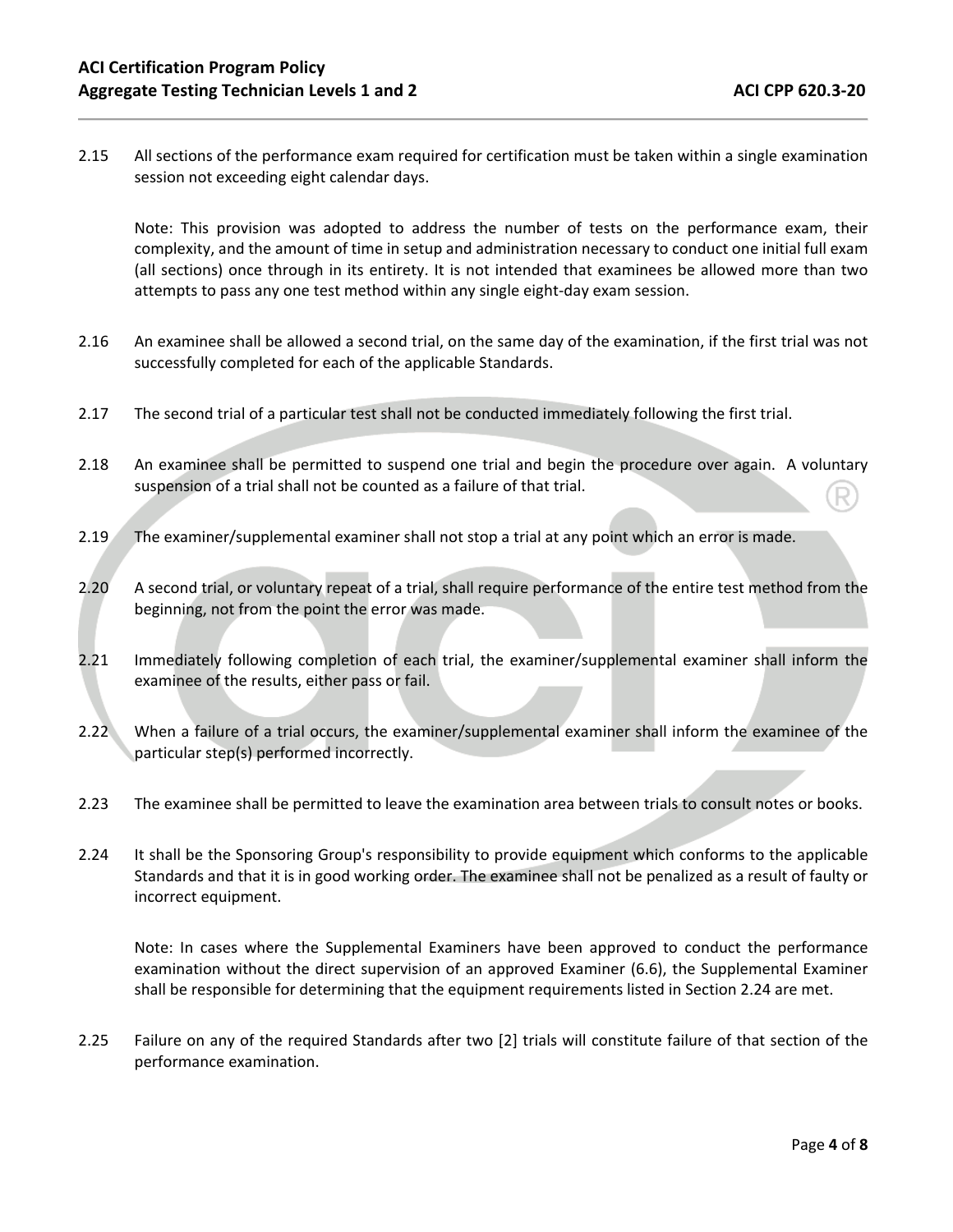#### **SECTION 3.0 RE‐EXAMINATION CRITERIA**

- 3.1 Failure of the written examination by either of the criteria cited under Section 2.9 shall require reexamination on the entire written examination.
- 3.2 Failure or invalidation (for example non‐conformance with Section 6.5) of any of the required Standards covered by the performance examination in any one session shall require reexamination on the entire performance examination.
- 3.3 Reexamination on the written or performance examination must be taken within one [1] year of the initial examination. Otherwise, both the written and the performance examinations must be retaken in their entireties.

#### **SECTION 4.0 APPEALS CRITERIA**

- 4.1 All appeals shall be directed initially to the examiner.
- 4.2 In the event that the examinee is not satisfied with the decision of the examiner regarding an appeal, the examinee may pursue an appeal with ACI according to the following order:
	- 1. Sponsoring Group
	- 2. ACI Director of Certification
	- 3. The Certification Appeals Committee [consisting of the Director of Certification, the Chairman of the Certification Programs Committee, and the Chairman of Committee C 620]
	- 4. Committee C 620, Laboratory Technician Certification
	- 5. Certification Programs Committee
- 4.3 Appeals submitted to ACI for consideration must be received, in writing, within sixty [60] days of the receipt of the examination at ACI Headquarters.

#### **SECTION 5.0 SPONSORING GROUP CRITERIA**

5.1 Groups desiring to conduct ACI Certification program(s) shall adhere to the current *Policy on Sponsoring Groups for Certification* (Annex 620.3‐3).

#### **SECTION 6.0 EXAMINER / SUPPLEMENTAL EXAMINER CRITERIA**

6.1 To maintain access to ACI examination materials, the examiner shall maintain approval from ACI and authorization from the Sponsoring Group.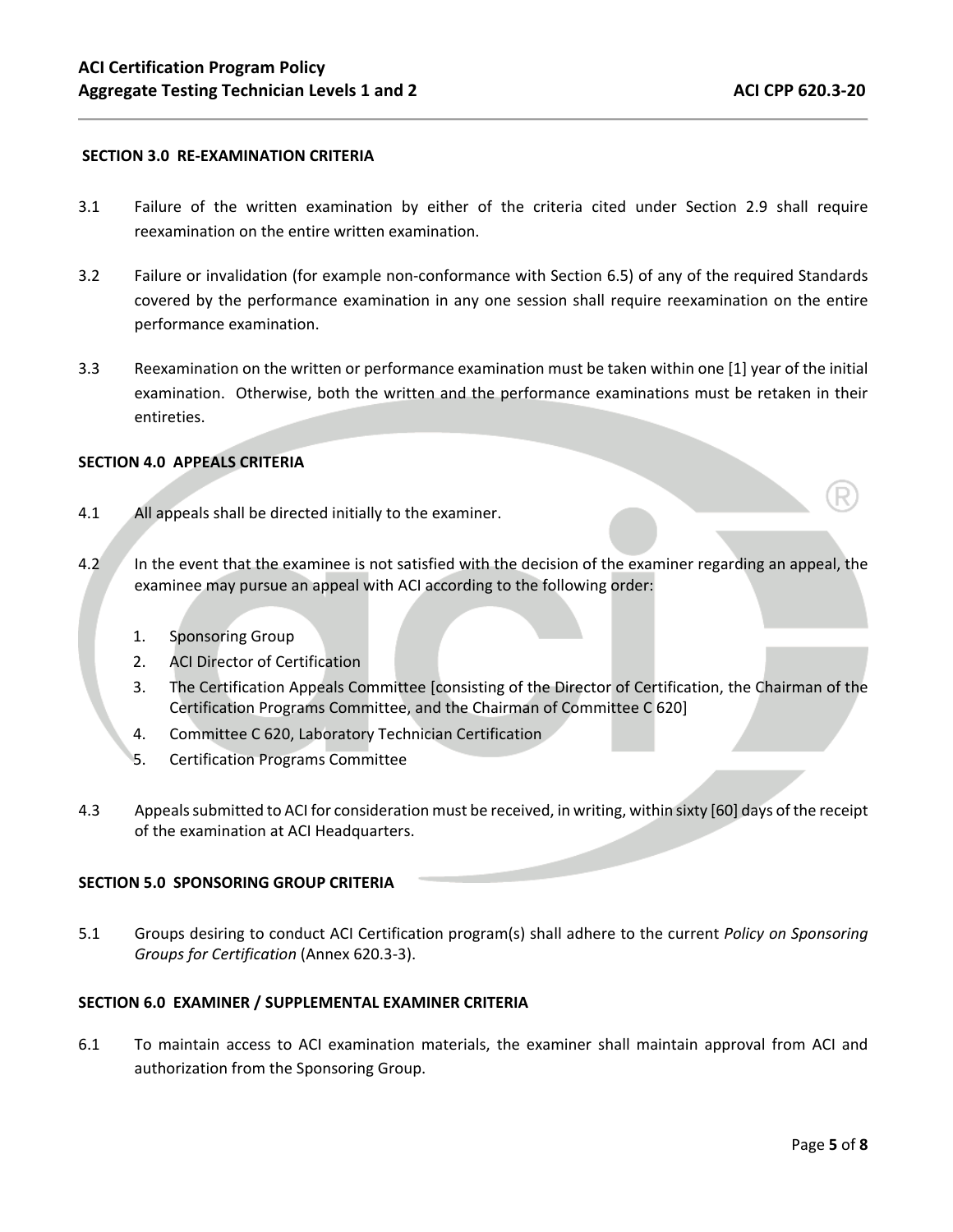- 6.2 Applicants must be selected by an approved Sponsoring Group and shall submit a current ACI Examiner Application to ACI through that same Sponsoring Group.
- 6.3 In order to be considered for examiner status, the applicant shall have assisted in the administration of at least two (2) ACI examination sessions (any program including written and performance components where applicable), performing to the satisfaction of the examiner of record, and:
	- A) Satisfy the following criteria:
		- 1. Be a registered professional engineer, or hold equivalent international credentials; and
		- 2. a.) For ATT1, have been certified as an ACI ATT1 b.) For ATT2, have been certified as an ACI ATT2; and
		- 3. Have had at least two (2) years of verifiable experience in concrete construction, inspection or testing.

```
OR
```
- B) Satisfy the following alternate criteria:
	- 1. a.) For ATT1, be certified as an ACI ATT1 at the time of application b.) For ATT2, be certified as an ACI ATT2 at the time of application; and
	- 2. Have had at least five (5) years of verifiable experience in ACI certification administration, concrete construction, inspection or testing; and
	- 3. Have participated in at least four (4) ACI examination sessions as a proctor and/or supplemental examiner for any ACI certification program. This is in addition to the administration assistance, as stated above, but is permitted to be completed concurrently.
- 6.4 Examiners, supplemental examiners, examiners acting as supplemental examiners and proctors shall not conduct any portion of the examination for anyone with whom he/she is personally related.
- 6.5 Examiners/supplemental examiners shall not examine anyone on the performance examination who is employed in the same organization. Governmental or other organizations may petition ACI, in writing, and request a waiver of this requirement. Waivers shall be granted, on a case by case basis, only if it can be shown that the intent of the policy will be maintained.
- 6.6 Supplemental examiners shall be permitted to assist in conducting the performance examination, and may be authorized to conduct the performance examination without direct supervision of an Examiner with prior approval of ACI Committee C620.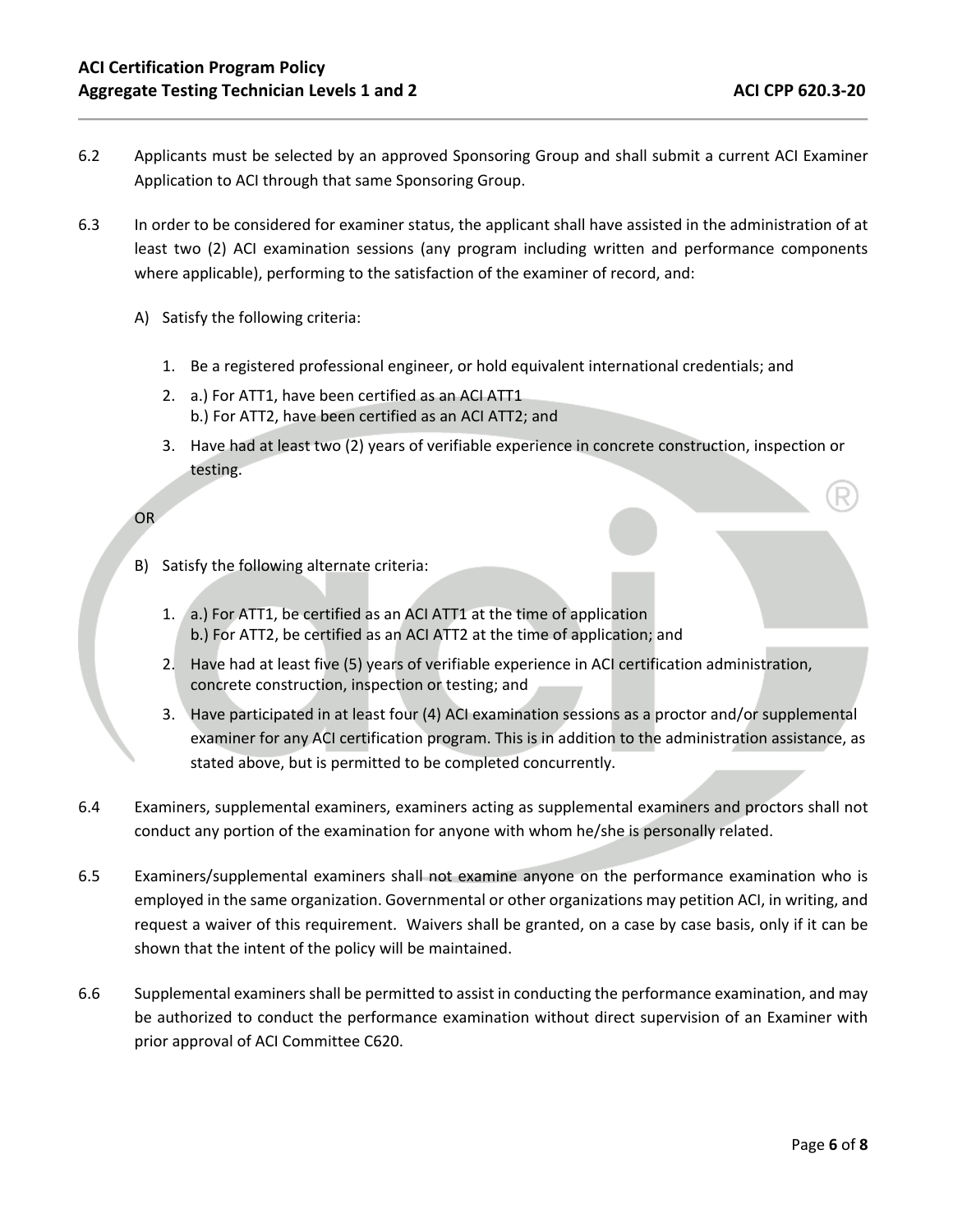- 6.7 Supplemental examiners shall satisfy the following requirements:
	- A) Have had recent experience in aggregate testing;
	- B) Be selected and adjudged qualified by the examiner or ACI Committee C620;
	- C) Be considered trustworthy and conscientious.
- 6.8 Proctors shall be permitted to assist the examiner in conducting the written examination.
- 6.9 Proctors shall satisfy the following requirements:
	- A) Be considered trustworthy and conscientious by the Examiner.
- 6.10 The examiner shall be directly responsible for:
	- A) Selection of the supplemental examiners and proctors, except in cases where the supplemental examiners are approved by ACI Committee C620;
	- B) Verification that the qualifications of the supplemental examiners and proctors conform to the criteria outlined in Section 6.4 through 6.9 of this policy;
	- C) Ensuring the secure handling of examination materials;
	- D) Verification of the identity of each examinee, and ensuring that the examinees are aware of the certification criteria;
	- E) Verification that the examinees have signed the release statement on the written and performance examinations prior to testing;
	- F) Verification that the performance examinations are conducted by approved supplemental examiners, and co-signing the performance checklists where appropriate;
	- G) Entering the appropriate grade for the completed performance examination on the checklist report;
	- H) Ensuring that all examinees have an opportunity to take a second trial on any failed procedure of the performance examination; and
	- I) Ensuring that terms are not defined and examination questions are not interpreted during the course of the written examination.
- 6.11 Examiners or supplemental examiners shall not observe more than one examinee conducting tests at any one time during the performance examination.
- 6.12 The examination sessions must be supervised constantly by the examiner, supplemental examiner(s) and/or proctor(s).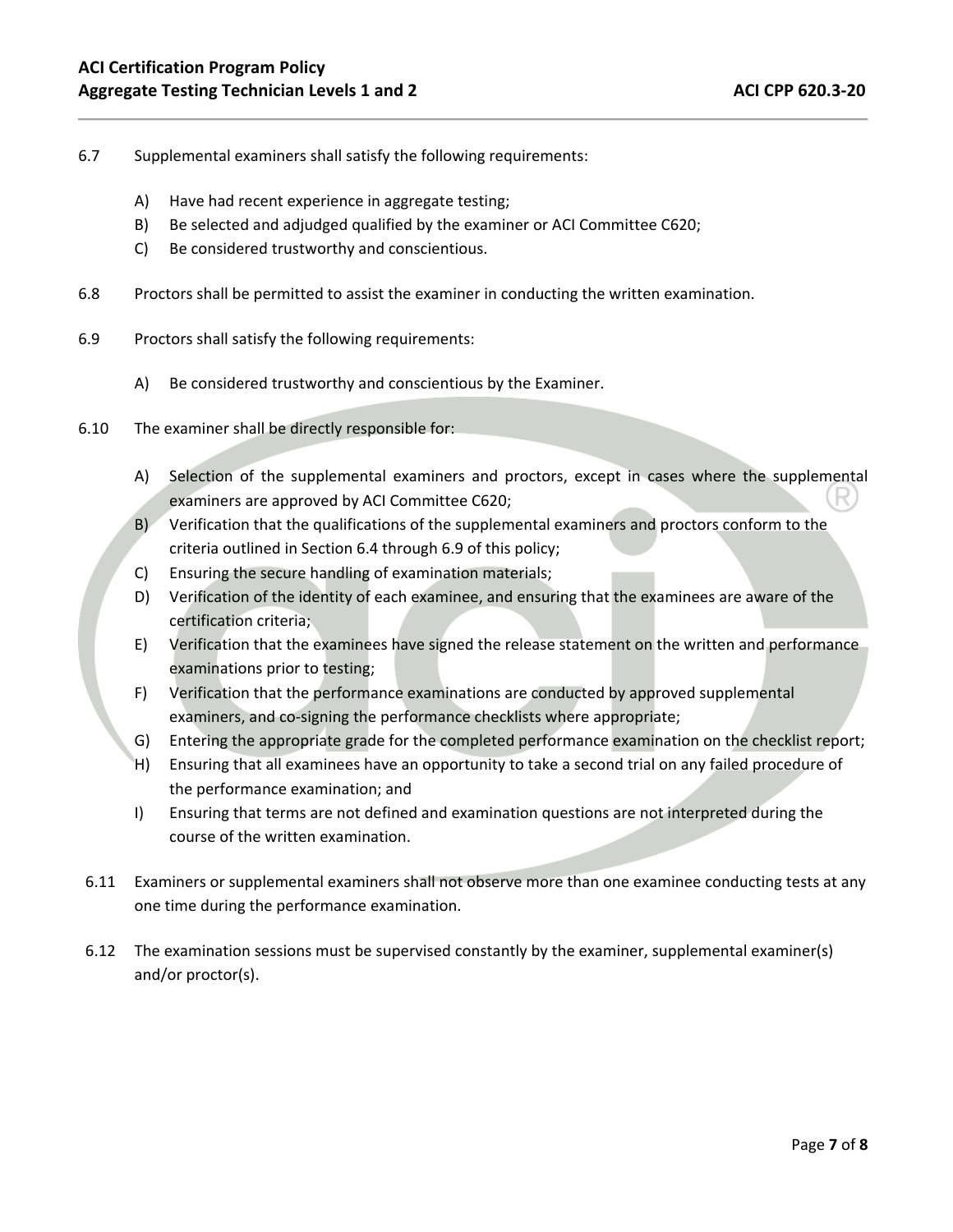#### **SECTION 7.0 ACI DUTIES AND RESPONSIBILITIES**

- 7.1 ACI shall approve the local sponsoring group.
- 7.2 ACI shall authorize the local sponsoring group to conduct examination sessions for ATT1 and ATT2 certifications.
- 7.3 ACI shall approve the examiner.
- 7.4 ACI shall grade the written examinations, review the performance examinations, and notify examinees and the examiner of the final results in writing.
- 7.5 ACI shall certify the examinees that have satisfied the certification requirements.
- 7.6 ACI shall issue certificates and wallet cards to successful examinees.

#### **SECTION 8.0 RECERTIFICATION CRITERIA**

8.1 Recertification as an ATT1 or ATT2 requires successful completion of the certification requirements outlined in Sections 1.0, 2.0 and 3.0 of this policy.

# **End of Policy Text**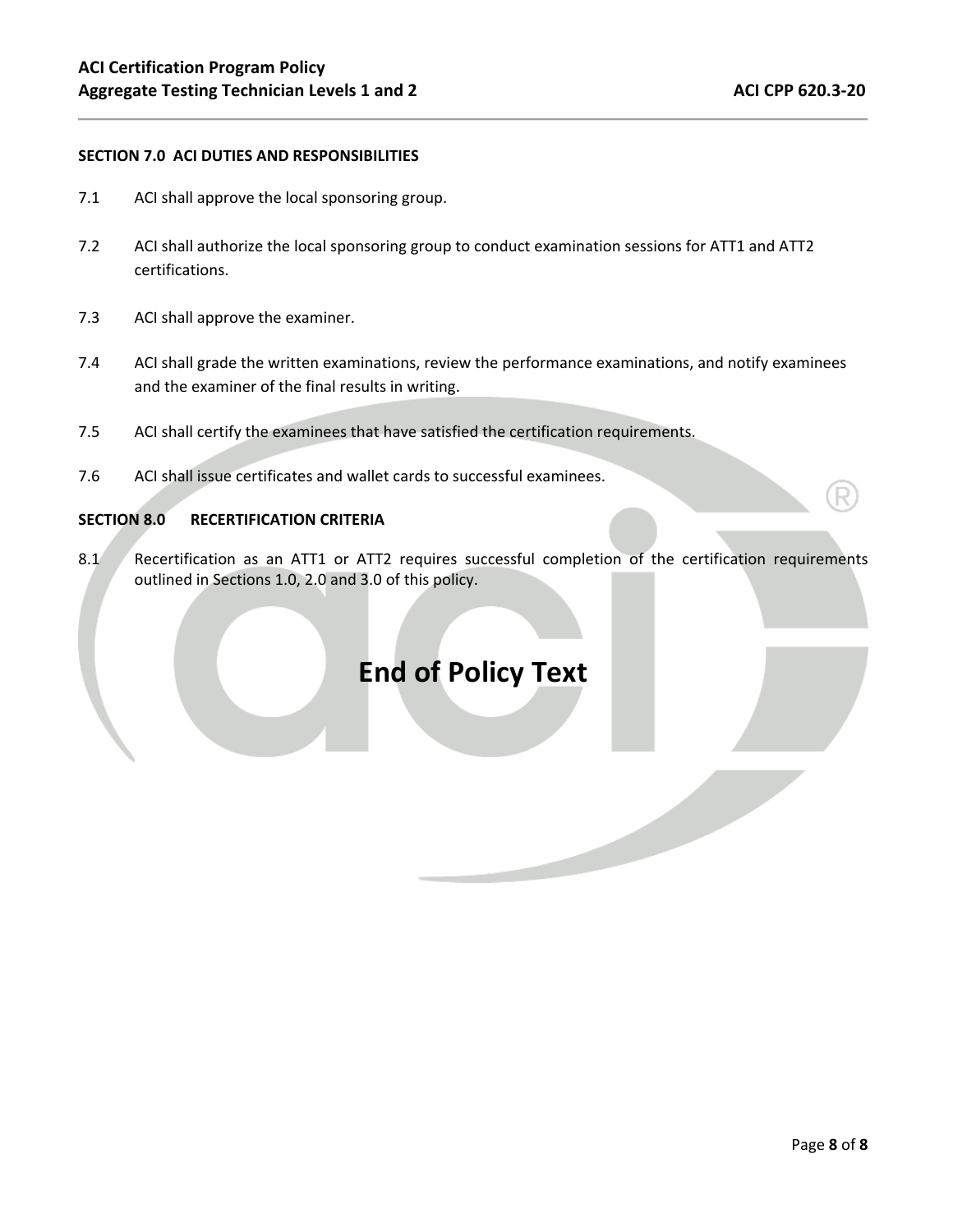### **Job-Task Analysis (JTA) for ACI Aggregate Testing Technician—Level 1 Certification 9/21/2020**

### **HOW TO USE THIS JTA:**

On the written examination, the Candidate must:

- **Understand** the following general concepts, which may not have specified values, procedures, or measurements; *and*
- **Know** the following specific procedures or values; performance of these items may also be assessed on the performance examination.

On the performance examination:

 **Perform**—or describe verbally, where allowed—the following tasks or steps, which are part of the specified procedure; knowledge of these items may also be assessed on the written examination.

### **RESOURCES:**

AASHTO R 90/ASTM D75 – Standard Method of Test for Sampling of Aggregates

- AASHTO T 248/ASTM C702 Standard Method of Test for Reducing Samples of Aggregate to Testing Size
- AASHTO T 11/ASTM C117 Standard Method of Test for Materials Finer than 75-µm (No. 200) Sieve in Mineral Aggregates by Washing
- AASHTO T 27/ASTM C136 Standard Method of Test for Sieve Analysis of Fine and Coarse **Aggregates**
- AASHTO T 85/ASTM C127 Standard Method of Test for Specific Gravity and Absorption of Coarse Aggregate
- AASHTO T 84/ASTM C128 Standard Method of Test for Specific Gravity and Absorption of Fine Aggregate
- AASHTO T 255/ASTM C566 Standard Method of Test for Total Evaporable Moisture Content of Aggregate by Drying
- AASHTO T 21/ASTM C40 Standard Method of Test for Organic Impurities in Fine Aggregates for Concrete

The content of the performance examination for certification as an ATT1 shall be derived from the afore-referenced resource standards. Information contained in the notes of the afore-referenced resource Standards shall be subject for the written examination. Information contained in the appendices of the afore-referenced resource standards shall not be subject for examination except for Appendix X1 of AASHTO R 90/ASTM D75.

### **AASHTO R 90/ASTM D75 – Standard Method of Test for Sampling of Aggregates**

| • Understand scope of practice<br>• Understand distinction between "maximum" and "nominal maximum" aggregate | 1     |
|--------------------------------------------------------------------------------------------------------------|-------|
| sizes                                                                                                        | 3.1.2 |
| • Understand significance and use of this practice                                                           | 4     |
| • Know general sampling requirements                                                                         | 5.1   |
| • Know general inspection requirements of sample                                                             | 5.2   |
| • Know sampling requirements for a flowing aggregate stream                                                  | 5.3.1 |
| • Know sampling requirements for a conveyor belt                                                             | 5.3.2 |
| • Know sampling requirements for stockpiles and transportation units                                         | 5.3.3 |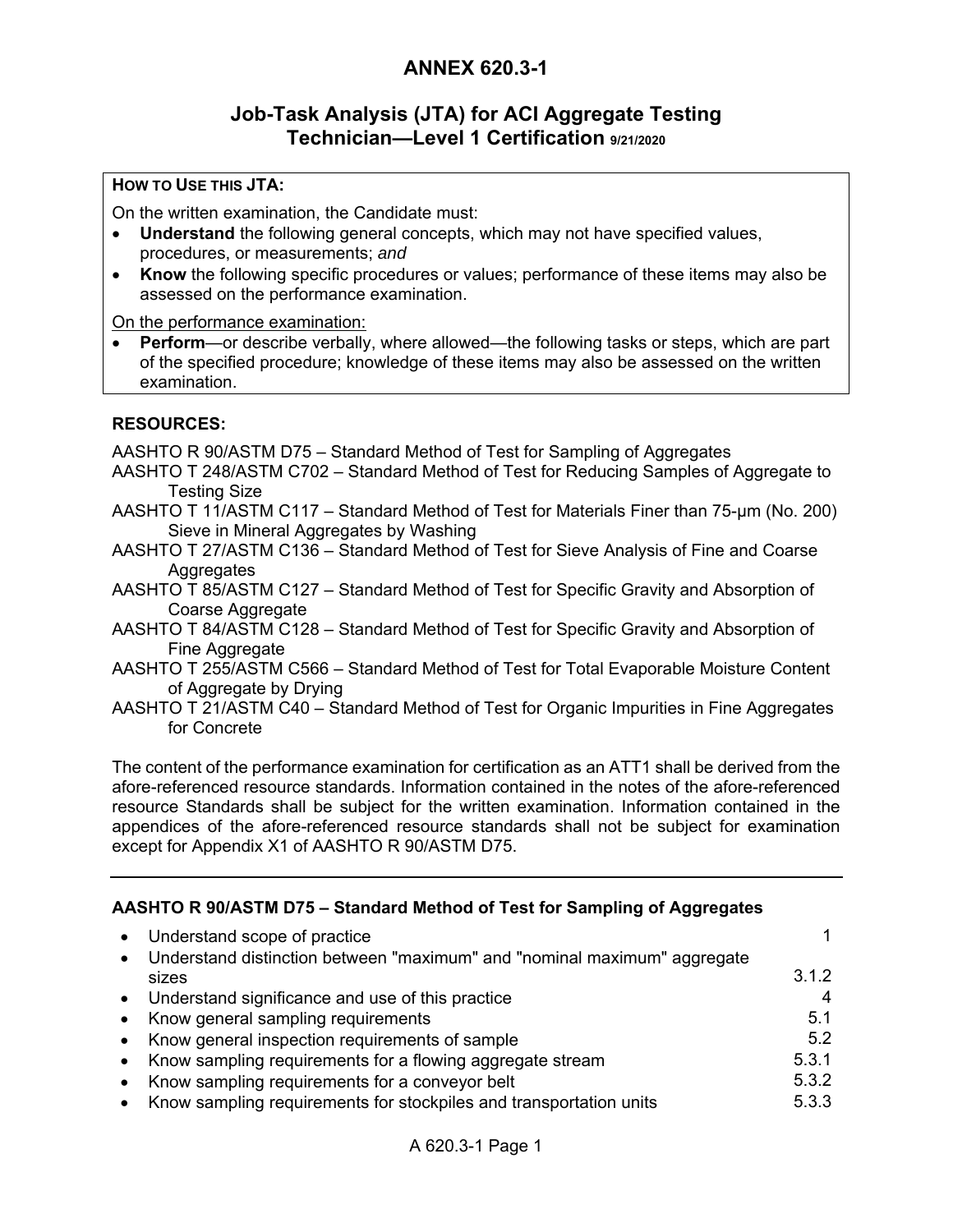## **Job-Task Analysis (JTA) for ACI Aggregate Testing Technician—Level 1 Certification (Continued)**

| • Understand scope of sampling practice from stockpiles and transportation units | X1.1        |
|----------------------------------------------------------------------------------|-------------|
| • Know procedure for sampling aggregate from stockpiles                          | X1.2        |
| • Know procedure for sampling aggregate from transportation units                | X1.3        |
| • Understand number and masses of field samples                                  | 5.4.1       |
| • Know how to determine mass of field samples                                    | 5.4.2       |
| • Understanding shipping requirements of samples                                 | $6.1 - 6.2$ |

### **AASHTO T 248/ASTM C702 – Standard Method of Test for Reducing Samples of Aggregate to Testing Size**

|           | Understand scope of practice                                                | 1.1                                                                            |
|-----------|-----------------------------------------------------------------------------|--------------------------------------------------------------------------------|
|           | Understand significance and use of practice                                 | 4.1                                                                            |
|           | Reduction in size may not be recommended in some circumstances              | 4.2                                                                            |
|           | Know requirements for reducing fine aggregates                              | $5.1 - 5.1.2$                                                                  |
|           | Know reducing requirements for coarse aggregate                             | 5.2                                                                            |
|           | Know equipment requirements for mechanical splitters                        | 7                                                                              |
|           | Know and perform the procedure for introducing sample to splitter           | 8.1                                                                            |
|           | Know and perform procedure for quartering sample                            | $10.1 - 10.1.1$                                                                |
| $\bullet$ | Understand alternative procedure for quartering sample                      | 10.1.2                                                                         |
|           | Know and perform procedure for miniature stockpile samples                  | 12                                                                             |
|           |                                                                             | AASHTO T 11/ASTM C117 - Standard Method of Test for Materials Finer than 75-um |
|           | (No. 200) Sieve in Mineral Aggregates by Washing                            |                                                                                |
|           | Understand scope of procedure                                               | 1.1                                                                            |
|           | Know washing requirements, if not specified                                 | 1.2, 7.1                                                                       |
|           | Understand general summary of method                                        | 3.1                                                                            |
| $\bullet$ | Know significance and use of practice                                       | $4.1 - 4.2$                                                                    |
|           | Know the procedure and parameters under which the efficiency of the washing |                                                                                |
|           | operation should be checked                                                 | 4.1                                                                            |
| $\bullet$ | Know proper apparatus and materials                                         | 5                                                                              |
|           | Understand sampling procedure and requirements for combined samples         | 6.1                                                                            |

- Know and perform procedure for washing 8-9
- Know and perform calculation for amount of material passing 75-um sieve by washing the contract of the contract of the contract of the contract of the contract of the contract of the co
- Know and demonstrate the reporting requirements for percentage of material passing 75-um sieve 11

### **AASHTO T 27/ASTM C136 – Standard Method of Test for Sieve Analysis of Fine and Coarse Aggregates**

| • Understand scope of test method                                         |     |
|---------------------------------------------------------------------------|-----|
| • Understand general summary of test method                               | 4   |
| • Understand general use of test method specific to aggregates            | 51  |
| • Accurate determination of 75 µm cannot be achieved by this method alone | 5.2 |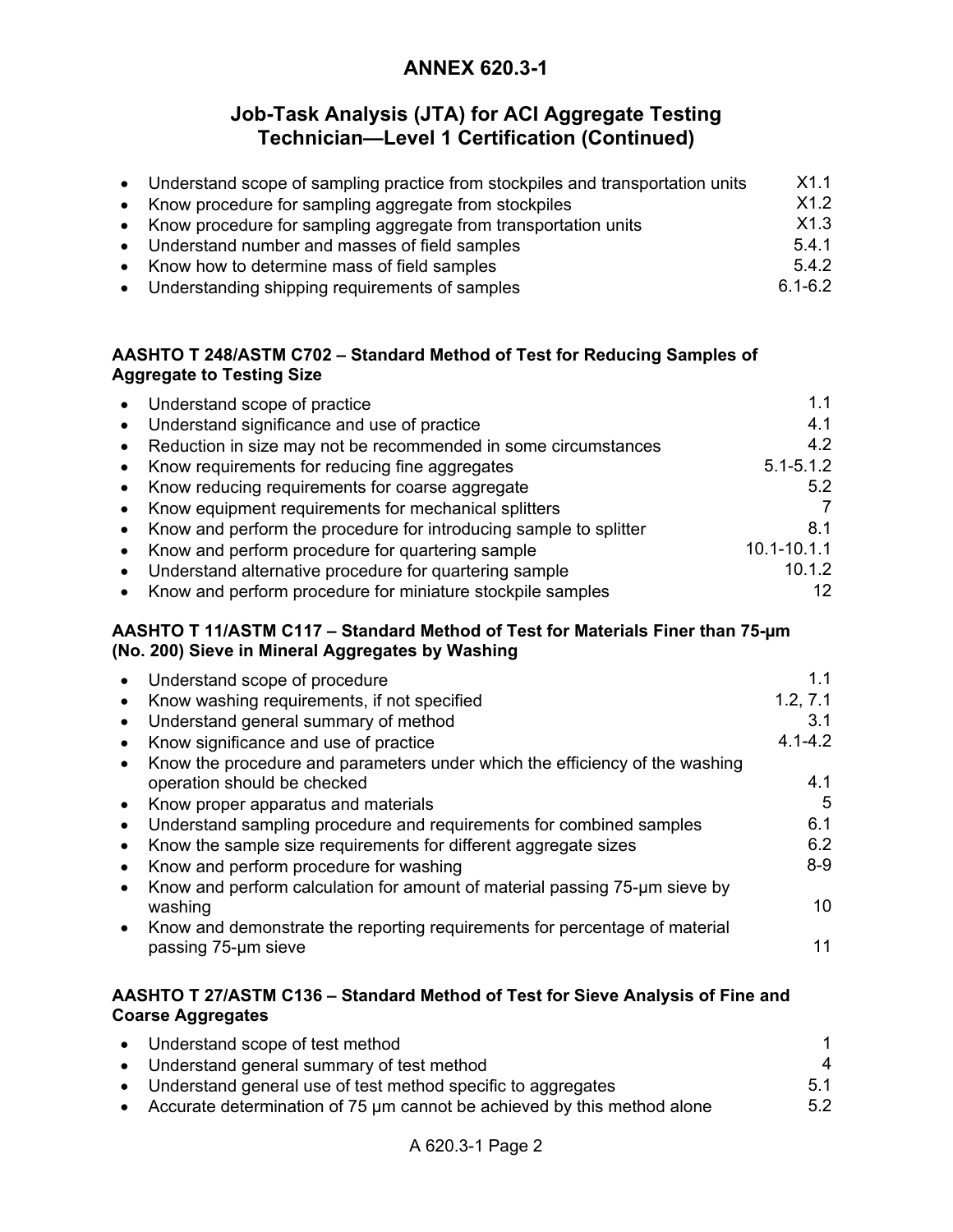# **Job-Task Analysis (JTA) for ACI Aggregate Testing Technician—Level 1 Certification (Continued)**

| $\bullet$ | Recognize appropriate apparatus and requirements                                    | $6.1 - 6.2, 6.4$ |
|-----------|-------------------------------------------------------------------------------------|------------------|
| $\bullet$ | Know sieving requirements for mechanical sieve shakers                              | 6.3              |
| $\bullet$ | Know that size of field sample shall be at least four times required test sample    | 7.1              |
| $\bullet$ | Know requirements for reducing sample to suitable testing size                      | 7.2              |
| $\bullet$ | Know how to determine size of test samples for fine and coarse aggregates           | $7.3 - 7.4$      |
| $\bullet$ | Know material requirements for testing a combined sample                            | $7.7 - 7.7.3$    |
|           | Know the requirements for testing an oven dried sample                              | 8.1              |
| $\bullet$ | Know the requirements for sieve selection and adequacy of sieving                   | 8.2              |
|           | Know the requirements for limiting the amount of materials on a sieve               | $8.3 - 8.3.1.3$  |
|           |                                                                                     | Note 5           |
|           | Know the procedure for hand sieving and the requirements for sufficiency of hand    |                  |
|           | sieving                                                                             | 8.4              |
| $\bullet$ | Understand procedures for hand sieving oversized aggregate                          | 8.5              |
| $\bullet$ | Know the requirements for verifying the masses after the test                       | 8.6              |
|           | Know the calculations, percent passing, etc., to nearest 0.1%                       | 9.1              |
| $\bullet$ | Know the requirements for calculating fineness modulus                              | 9.2              |
| $\bullet$ | Know and demonstrate the reporting requirements                                     | 10               |
|           | AASHTO T 85/ASTM C127 – Standard Method of Test for Specific Gravity and Absorption |                  |
|           | of Coarse Aggregate                                                                 |                  |
|           | Understand scope of practice                                                        | 1.1              |
| ٠         | Know definition of terms for specific gravity                                       | 3.1              |
| $\bullet$ | Understand general summary of test method                                           | 4                |
| $\bullet$ | Accuracy of balance required 0.05%                                                  | 6.1              |
| $\bullet$ | Know requirements for sample container                                              | 6.2              |
| $\bullet$ | Know requirements for water tank                                                    | 6.3              |
| $\bullet$ | Know requirements and procedure for sample preparation                              | 7.2              |
|           | Know requirements for minimum sample size                                           | 7.3              |
|           | Understand requirements for individual size fractions                               | 7.4              |

- Know the sequence of operations for the test procedure<br>• Know soaking requirements • Know soaking requirements • Know procedure for obtaining a SSD condition sample 8.3
- Know the procedure for determining submerged weight 8.4
- Know the procedure for obtaining the dry weight **8.5**
- Calculate relative density, Density OD, Density SSD and apparent density and absorption 9
- Know and demonstrate reporting, with required precision, of specific gravity & type and absorption and absorption the contract of the contract of the contract of the contract of the contract of the contract of the contract of the contract of the contract of the contract of the contract of the contract of

### **AASHTO T 84/ASTM C128 – Standard Method of Test for Specific Gravity and Absorption of Fine Aggregate**

| • Understand scope of test method                                          |             |
|----------------------------------------------------------------------------|-------------|
| • Know definition of terms                                                 | -3.1        |
| • Understand significance and use of test method                           | $4.1 - 4.2$ |
| • Know the difference between dry, moist, SSD and free water on aggregates | 4.3         |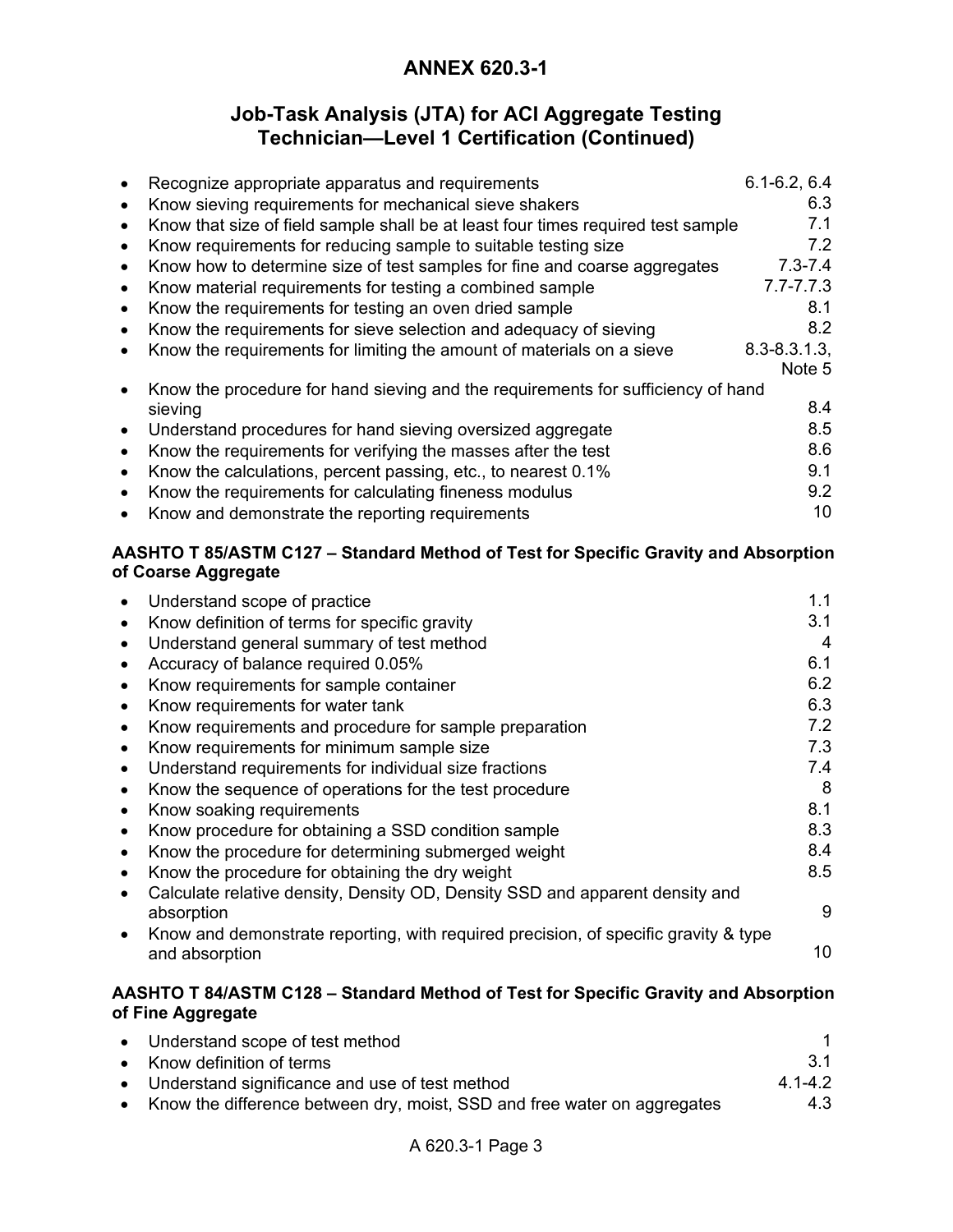# **Job-Task Analysis (JTA) for ACI Aggregate Testing Technician—Level 1 Certification (Continued)**

|           | Understand balance (scale) requirements                                                                                 | 5.1            |
|-----------|-------------------------------------------------------------------------------------------------------------------------|----------------|
|           | Know types of pycnometer that can be used                                                                               | 5.2            |
| ٠         | Mold and tamper shape and size                                                                                          | $5.3 - 5.4$    |
| ٠         | Sample and size of test specimen                                                                                        | 7.1            |
| ٠         | Know requirements for sample preparation before test                                                                    | 7.1.1          |
| $\bullet$ | Understand alternative procedure for sample preparation                                                                 | 7.1.2          |
| $\bullet$ | Spread sample and let air dry                                                                                           | 7.2            |
| ٠         | Know requirements for performing the cone test for surface moisture                                                     | 7.2.1          |
| $\bullet$ | Know & perform the gravimetric procedure                                                                                | $8.1 - 8.2$    |
| $\bullet$ | Understand the alternate method for obtaining equivalent dry weight of sample                                           |                |
|           | used in gravimetric procedure                                                                                           | Note 5         |
| $\bullet$ | Understand the volumetric procedure                                                                                     | 8.2.2          |
| $\bullet$ | Know & perform aggregate drying to constant mass                                                                        | 8.3            |
| $\bullet$ | Understand the alternate method for obtaining equivalent dry weight of sample                                           |                |
|           | used in volumetric procedure                                                                                            | 8.3.1          |
| $\bullet$ | Determine mass of pycnometer with water                                                                                 | 8.4            |
| $\bullet$ | Calculate bulk specific gravity (relative density)                                                                      | 9.1            |
| ٠         | Calculate bulk specific gravity (relative density), SSD                                                                 | 10.1           |
|           | Calculate apparent specific gravity (apparent density)                                                                  | 11.1           |
|           | Calculate absorption                                                                                                    | 12.1           |
|           | Know and demonstrate reporting, with required precision, of specific gravity (relative                                  |                |
|           | density) and absorption                                                                                                 | 13             |
|           | AASHTO T 255/ASTM C566 - Standard Method of Test for Total Evaporable Moisture<br><b>Content of Aggregate by Drying</b> |                |
| $\bullet$ | Understand scope of test method                                                                                         | 1.1            |
| $\bullet$ | Understand significance and use of test method                                                                          | $\overline{4}$ |
| $\bullet$ | Know required accuracy of the balance                                                                                   | 5.1            |
| $\bullet$ | Understand types of heat sources                                                                                        | 5.2            |
| $\bullet$ | Know requirements for type and size of container                                                                        | 5.3            |
| $\bullet$ | Know sample size requirements                                                                                           | 6.1            |
|           | Know & demonstrate requirements for securing sample to prevent moisture loss                                            | 6.2            |
| $\bullet$ | Determine initial mass to 0.1%                                                                                          | 7.1            |
|           | Know requirements for drying sample                                                                                     | 7.2            |
|           | Understand detrimental effects of rapidly heating the sample                                                            | 7.2.1          |
|           | Know when sample is thoroughly dry                                                                                      | 7.4            |
| ٠         | Determine final mass to 0.1%                                                                                            | 7.5            |
|           |                                                                                                                         | 8.1            |
|           | Calculate total evaporable moisture content                                                                             |                |
|           | Know surface moisture content                                                                                           | 8.2            |
|           | AASHTO T 21/ASTM C40 - Standard Method of Test for Organic Impurities in Fine<br><b>Aggregates for Concrete</b>         |                |

| • Understand scope of test method                | 1.1 |
|--------------------------------------------------|-----|
| • Understand significance and use of test method | 3.1 |
| • Understand results of the test method          | 3.2 |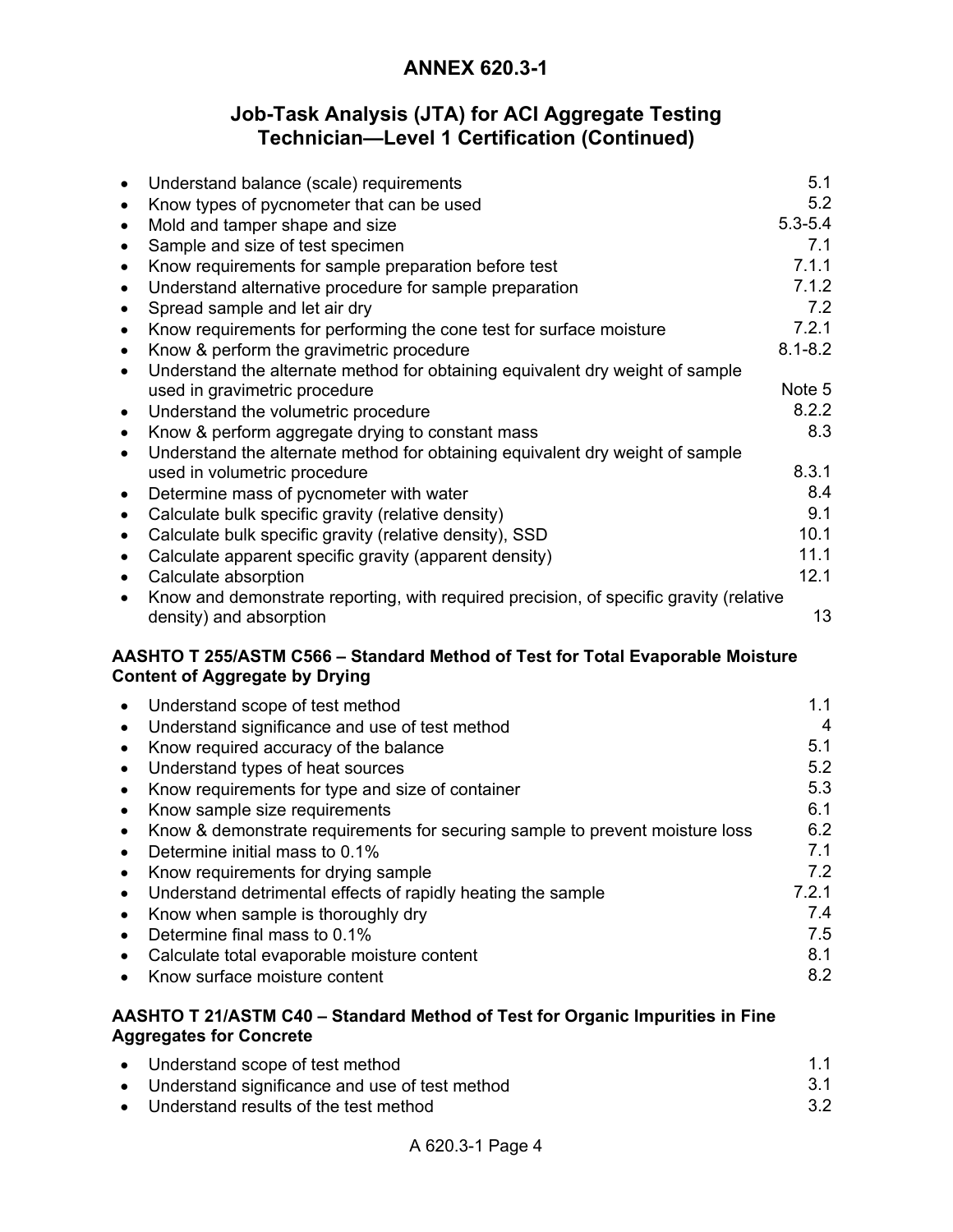# **Job-Task Analysis (JTA) for ACI Aggregate Testing Technician—Level 1 Certification (Continued)**

|           | • Know requirements of glass bottles                                | 4.1           |
|-----------|---------------------------------------------------------------------|---------------|
|           | • Understand requirements for glass color standard                  | 4.2.1, Note 1 |
|           | • Know requirements for Reagent Sodium Hydroxide Solution           | 5.1           |
|           | • Understand requirements and procedure for Standard Color Solution | 5.2           |
|           | • Know requirements for sample size and preparation                 | 7.1           |
|           | • Know requirements for introducing sample in the glass bottle      | 8.1           |
|           | • Know requirements for introducing NaOH solution                   | 8.2           |
|           | • Know requirements for agitating the sample, and waiting period    | 8.3           |
| $\bullet$ | Understand method used for standard color solution procedure        | 9.1           |
| $\bullet$ | Know procedure for glass color standard                             | 9.2           |
|           | • Know proper procedure for interpreting results                    | 10.1          |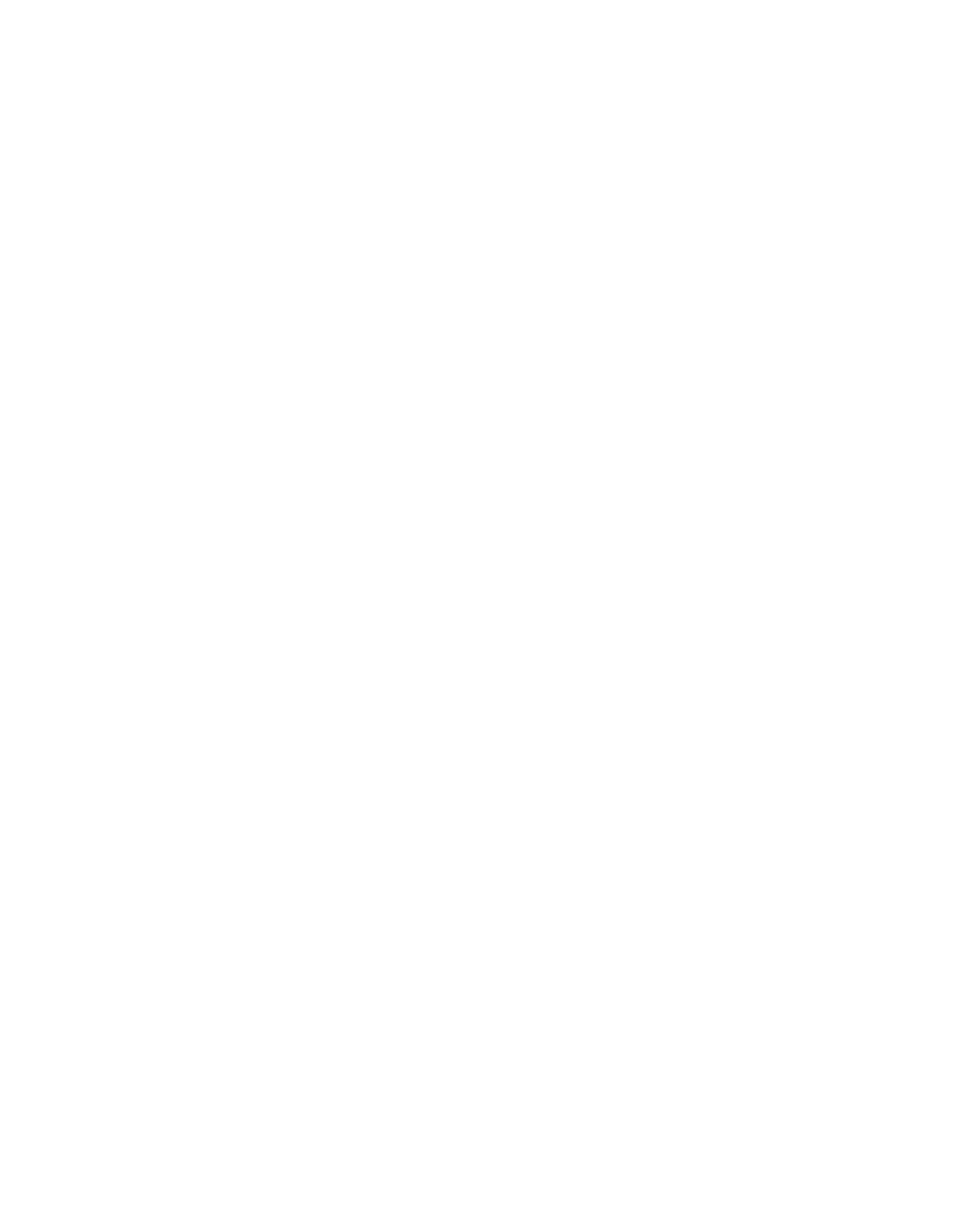### **Job-Task Analysis (JTA) for ACI Aggregate Testing Technician—Level 2 Certification**

### **HOW TO USE THIS JTA:**

On the written examination, the Candidate must:

- **Understand** the following general concepts, which may not have specified values, procedures, or measurements; *and*
- **Know** the following specific procedures or values; performance of these items may also be assessed on the performance examination.

On the performance examination:

**Perform**—or describe verbally, where allowed—the following tasks or steps, which are part of the specified procedure; knowledge of these items may also be assessed on the written examination.

### **RESOURCES:**

- AASHTO T 19/ASTM C29/C29M Standard Method of Test for Bulk Density ("Unit Weight") and Voids in Aggregate
- AASHTO T 96/ASTM C131 Standard Method of Test for Resistance to Degradation of Small-Size Coarse Aggregate by Abrasion and Impact in the Los Angeles Machine
- AASHTO T 104/ASTM C88 Standard Method of Test for Soundness of Aggregate by Use of Sodium Sulfate or Magnesium Sulfate
- AASHTO T 112/ASATM C142 Standard Method of Test for Clay Lumps and Friable Particles in Aggregate
- AASHTO T 113/ASTM C123/C123M Standard Method of Test for Lightweight Pieces in Aggregate
- AASHTO T 176/ASTM D2419 Standard Method of Test for Plastic Fines in Graded Aggregates and Soils by Use of the Sand Equivalent Test
- AASHTO T 304/ASTM C1252 Standard Method of Test for Uncompacted Void Content of Fine Aggregate ASTM C535 Standard Method for Resistance to Degradation of Large-Size Coarse Aggregate by Abrasion and Impact in the Los Angeles Machine
- ASTM D4791 Standard Test Method for Flat Particles, Elongated Particles, or Flat and Elongated Particles in Coarse Aggregate
- ASTM D5821 Standard Test Method for Determining the Percentage of Fractured Particles in Coarse Aggregate

The content of the performance examination for certification as an ATT2 shall be derived from the listed resource Standards except T104/C88, T96/C131, and C535.

Information contained in the notes of the listed resource standards shall be subject for examination. Information contained in the appendices of the afore-referenced resource standards shall not be subject for examination.

### **AASHTO T 19 Standard Method of Test for Bulk Density ("Unit Weight") and Voids in Aggregate**

| Understand the scope of the method<br>$\bullet$                      |                 |
|----------------------------------------------------------------------|-----------------|
| Know the terminology of the method<br>$\bullet$                      | $3.1 - 3.2$     |
| Understand the significance and use of the method<br>$\bullet$       |                 |
| Know the equipment required for the procedure<br>$\bullet$           | 5.1–5.4, Note 2 |
| Know the requirements for sampling<br>$\bullet$                      | 6               |
| Know the requirements for sample size<br>$\bullet$                   |                 |
| Understand the requirements and procedures for equipment calibration | 8               |
| Know the requirements for procedure selection<br>$\bullet$           | 9               |
| Know and perform the requirements for the rodding procedure          | 10              |
| Know the requirements for the jigging procedure                      | 11              |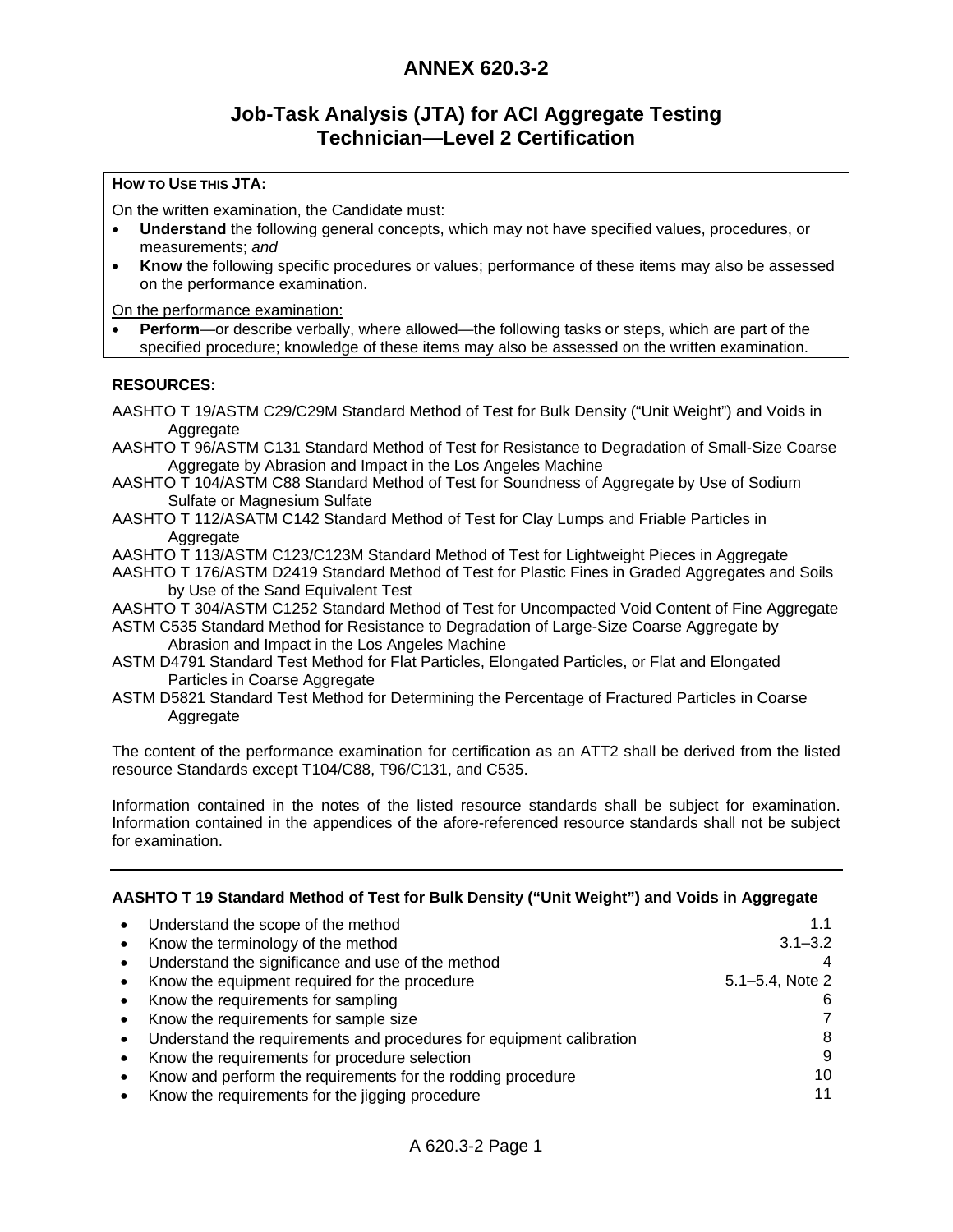# **Job-Task Analysis (JTA) for ACI Aggregate Testing Technician—Level 2 Certification (Continued)**

| Know the requirements for the shoveling procedure                 | 12 |
|-------------------------------------------------------------------|----|
| Know and perform the calculation requirements for the test method | 13 |
| Know and perform the reporting requirements                       | 14 |

### **AASHTO T 96 Standard Method of Test for Resistance to Degradation of Small-Size Coarse Aggregate by Abrasion and Impact in the Los Angeles Machine**

| $\bullet$ | Understand the scope of the method                     | 1.1, Note 1 |
|-----------|--------------------------------------------------------|-------------|
| $\bullet$ | Understand the summary of the method                   | 4           |
| $\bullet$ | Understand the significance and use of the method      | 5           |
|           | • Know the equipment required for the procedure        | 6           |
|           | • Know the requirements for sampling                   | 7           |
| $\bullet$ | Know the requirements for fabricating the test samples | 8, Table 1  |
| $\bullet$ | Know the procedure for performing the test method      | 9           |
| $\bullet$ | Know the calculation requirements for the test method  | 10          |
| $\bullet$ | Know the reporting requirements                        | 11          |

### **AASHTO T 104 Standard Method of Test for Soundness of Aggregate by Use of Sodium Sulfate or Magnesium Sulfate**

| Understand the scope of the method                                | $1.1 - 1.2$ |
|-------------------------------------------------------------------|-------------|
| Know the equipment required for the procedure                     | $3.1 - 3.9$ |
| Know the requirements for the solutions used in the procedure     | $4.1 - 4.2$ |
| Know the requirements for fabricating the samples for testing     | $5.1 - 5.3$ |
| Know the requirements for preparation of fine aggregate samples   | 6.1         |
| Know the requirements for preparation of coarse aggregate samples | 6.2         |
| Know the procedure for storage of samples in solutions            | 7.1         |
| Know the procedure for drying samples after immersion             | 7.2         |
| Know the requirements for determining the number of cycles        | 7.3         |
| Understand the procedure for determining a quantitative analysis  | 8           |
| Understand the procedure for determining a qualitative analysis   | 9           |
| Understand the reporting requirements                             | 10          |

### **AASHTO T 112 Standard Method of Test for Clay Lumps and Friable Particles in Aggregate**

| $\bullet$ | Understand the scope of the method                                  | 1.1            |
|-----------|---------------------------------------------------------------------|----------------|
| $\bullet$ | Understand the significance and use of the method                   | 3              |
|           | • Know the equipment required for the procedure                     | $\overline{4}$ |
|           | • Know the requirements for fabricating the test samples            | 5              |
|           | • Know and perform the procedure for performing the test method     | 6              |
|           | • Know and perform the calculation requirements for the test method | 7.1            |
|           | • Know and perform the reporting requirements                       | 7.2            |
|           |                                                                     |                |

### **AASHTO T 113 Standard Method of Test for Lightweight Pieces in Aggregate**

| $\bullet$ | Understand the scope of the method                                    | $1.1 - 1.2$    |
|-----------|-----------------------------------------------------------------------|----------------|
| $\bullet$ | Understand the significance and use of the method                     | 3              |
|           | • Know the equipment required for the procedure                       | $\overline{4}$ |
|           | • Know the requirements for the heavy liquids used in the test method | 5. Note 1      |
| $\bullet$ | Know the requirements for sampling                                    | 6              |
|           | • Know and perform the procedure for performing the test method       | 7              |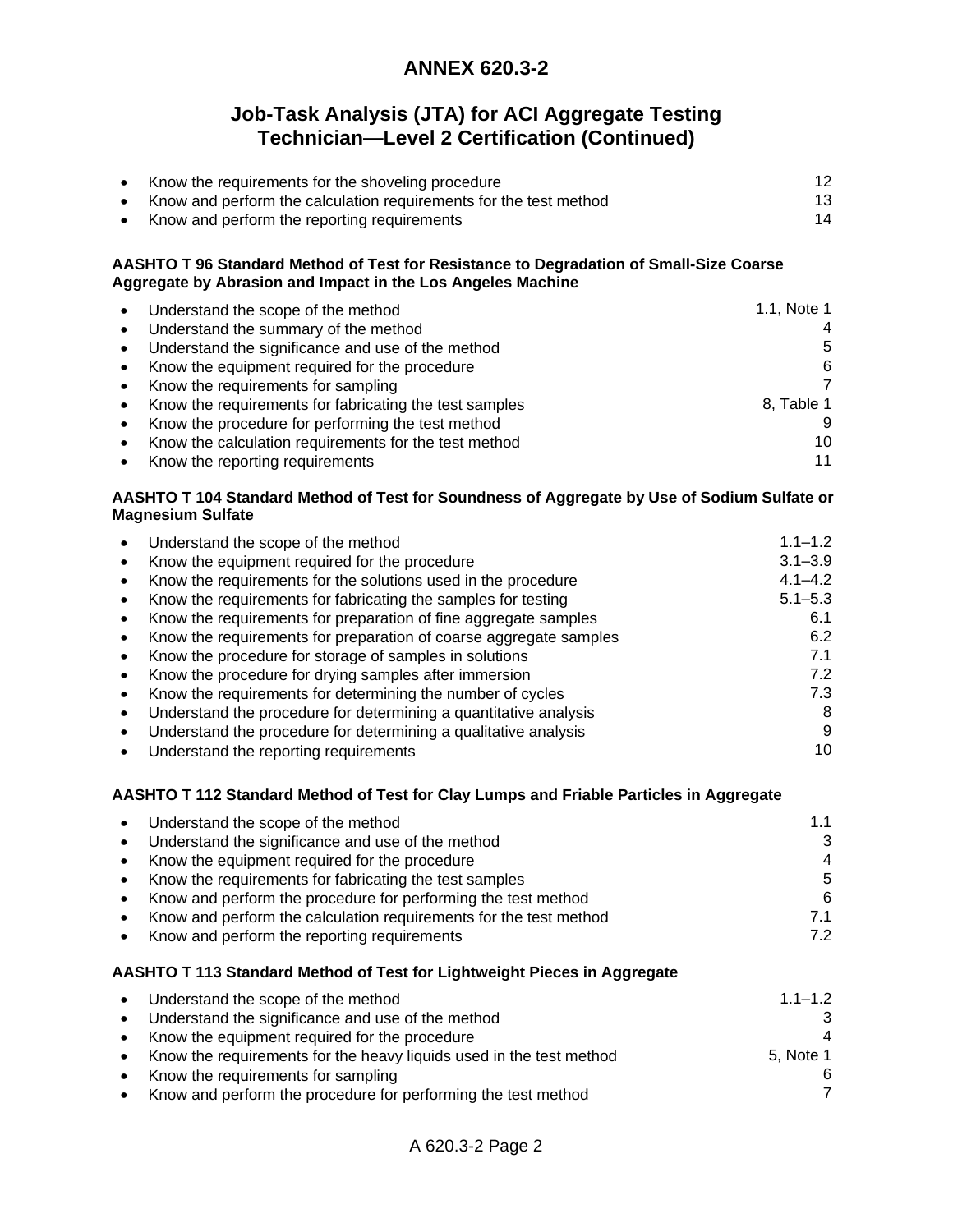# **Job-Task Analysis (JTA) for ACI Aggregate Testing Technician—Level 2 Certification (Continued)**

|                                                                                                                                                                                         | Know and perform the calculation requirements for the test method<br>Know and perform the reporting requirements                                                                                                                                                                                                                                                                                                                                                                                                                                                                                                                                                                                                                                                                                                                                                                                                                                                                                                                                                                                                  | 8<br>9                                                                                                                                                                           |
|-----------------------------------------------------------------------------------------------------------------------------------------------------------------------------------------|-------------------------------------------------------------------------------------------------------------------------------------------------------------------------------------------------------------------------------------------------------------------------------------------------------------------------------------------------------------------------------------------------------------------------------------------------------------------------------------------------------------------------------------------------------------------------------------------------------------------------------------------------------------------------------------------------------------------------------------------------------------------------------------------------------------------------------------------------------------------------------------------------------------------------------------------------------------------------------------------------------------------------------------------------------------------------------------------------------------------|----------------------------------------------------------------------------------------------------------------------------------------------------------------------------------|
|                                                                                                                                                                                         | AASHTO T 176 Standard Method of Test for Plastic Fines in Graded Aggregates and Soils by Use<br>of the Sand Equivalent Test                                                                                                                                                                                                                                                                                                                                                                                                                                                                                                                                                                                                                                                                                                                                                                                                                                                                                                                                                                                       |                                                                                                                                                                                  |
| $\bullet$<br>$\bullet$<br>$\bullet$<br>$\bullet$<br>$\bullet$<br>$\bullet$<br>$\bullet$<br>$\bullet$<br>$\bullet$<br>$\bullet$<br>$\bullet$<br>$\bullet$<br>٠<br>$\bullet$<br>$\bullet$ | Understand the scope of the method<br>Know the requirements for rounding result<br>Understand the significance and use of the method<br>Know the equipment required for the procedure<br>Understand the requirements for the stock solution<br>Know the requirements for the working solution<br>Understand the requirements for temperature control<br>Know the requirements for sampling<br>Know and perform the requirements for sample preparation (air dry)<br>Understand the requirements for sample preparation (pre wet)<br>Understand the requirements for sample preparation (reference method)<br>Know and perform the procedure for performing the test method<br>Understand the procedure for performing the mechanical shaker method (reference<br>method)<br>Understand the procedure for performing the mechanical shaker method<br>Know and perform the procedure for performing the hand method<br>Know and perform the procedure for performing the test method<br>Know and perform the calculations required and the reporting requirements<br>Understand the precautions for the test method | 1.1, 1.3<br>1.2<br>3<br>$4.1 - 4.7, 4.10 - 4.14$<br>4.8<br>4.9<br>5<br>6<br>$7.1 - 7.1.1$<br>7.1.2<br>7.1.2<br>$8.1 - 8.4$<br>8.4.1<br>8.4.2<br>8.4.3<br>$8.5 - 8.10$<br>9<br>10 |
|                                                                                                                                                                                         | AASHTO T 304 Standard Method of Test for Uncompacted Void Content of Fine Aggregate                                                                                                                                                                                                                                                                                                                                                                                                                                                                                                                                                                                                                                                                                                                                                                                                                                                                                                                                                                                                                               |                                                                                                                                                                                  |
| $\bullet$<br>$\bullet$<br>$\bullet$                                                                                                                                                     | Understand the scope of the method<br>Understand the summary of the method<br>Understand the significance and use of the method and the purpose of the results obtained for                                                                                                                                                                                                                                                                                                                                                                                                                                                                                                                                                                                                                                                                                                                                                                                                                                                                                                                                       | $1.1 - 1.3$<br>4                                                                                                                                                                 |
| $\bullet$<br>$\bullet$                                                                                                                                                                  | each method<br>Know the equipment required for the procedure<br>Know the requirements for sampling<br>Know the requirements for calibrating the measure<br>Know the requirements for preparing a standard graded test samples<br>Know the requirements for preparing individual size fraction test samples<br>Know and perform the requirements for preparing an as received test samples                                                                                                                                                                                                                                                                                                                                                                                                                                                                                                                                                                                                                                                                                                                         | 5<br>6<br>$\overline{7}$<br>8<br>9.1<br>9.2<br>9.3                                                                                                                               |
|                                                                                                                                                                                         | Know and norform the procedure for the test mothed                                                                                                                                                                                                                                                                                                                                                                                                                                                                                                                                                                                                                                                                                                                                                                                                                                                                                                                                                                                                                                                                | 10                                                                                                                                                                               |

• Know and perform the procedure for the test method **10** • Know and perform the calculations required and the reporting requirements **11**<br>• Know and perform the reporting requirements • Know and perform the reporting requirements

#### **ASTM C535 Standard Method for Resistance to Degradation of Large-Size Coarse Aggregate by Abrasion and Impact in the Los Angeles Machine**

|           | • Understand the scope of the method                   | 1.1, Note 1 |
|-----------|--------------------------------------------------------|-------------|
|           | • Understand the summary of the method                 |             |
|           | Understand the significance and use of the method      | 5           |
| $\bullet$ | Know the equipment required for the procedure          | 6           |
|           | • Know the requirements for sampling                   |             |
|           | Know the requirements for fabricating the test samples | 8. Table 1  |
|           | Know the procedure for performing the test method      |             |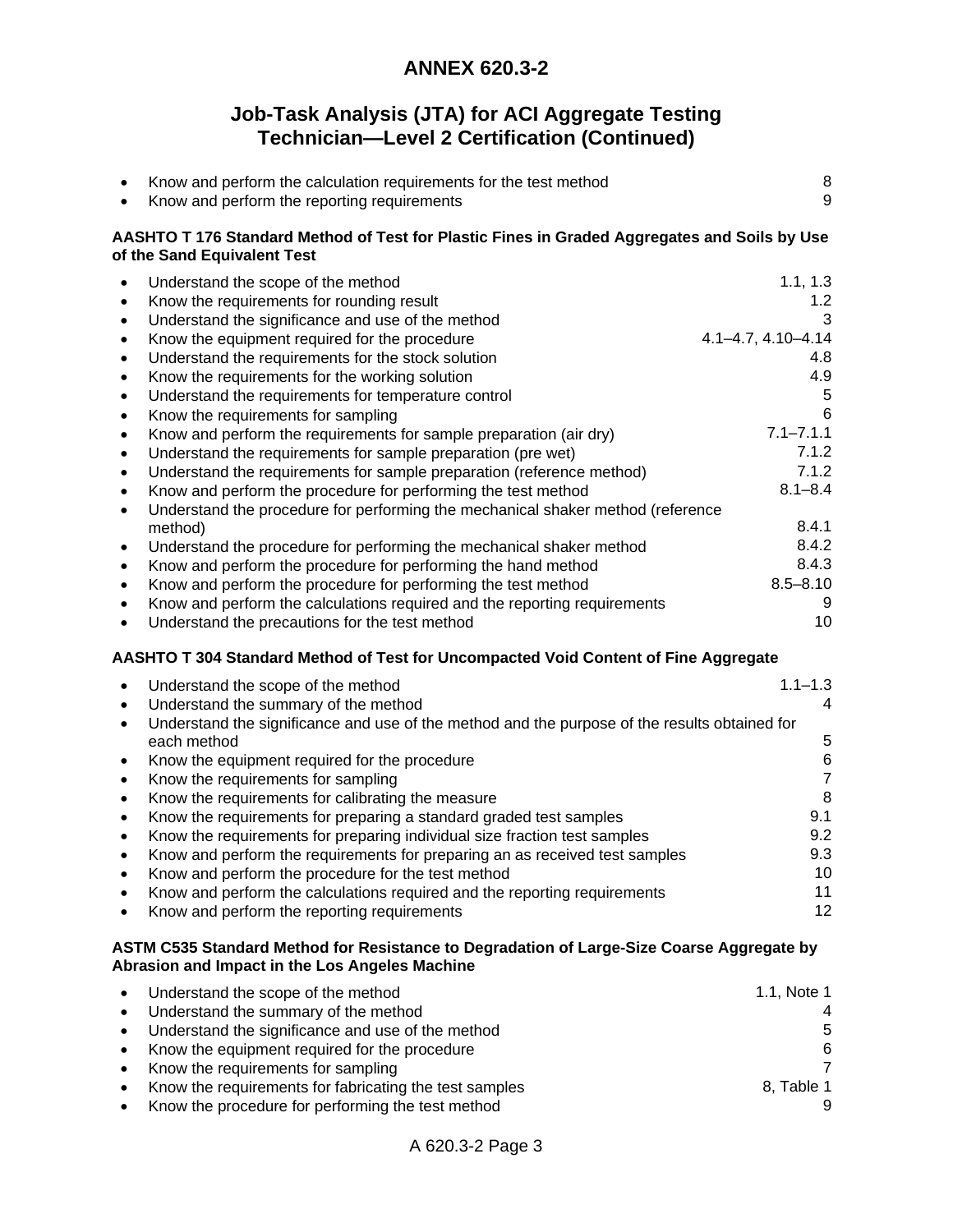# **Job-Task Analysis (JTA) for ACI Aggregate Testing Technician—Level 2 Certification (Continued)**

| Know the calculation requirements for the test method |  |
|-------------------------------------------------------|--|
| Know the reporting requirements                       |  |

### **ASTM D4791 Standard Test Method for Flat Particles, Elongated Particles, or Flat and Elongated Particles in Coarse Aggregate**

| Understand the scope of the method                                             | $1.1 - 1.2$ |
|--------------------------------------------------------------------------------|-------------|
| Know terminology<br>$\bullet$                                                  | 3           |
| Understand the summary of the method                                           | 4           |
| Understand the significance and use of the method                              | 5           |
| Know the equipment required for the procedure<br>$\bullet$                     | 6           |
| Know the requirements for sampling<br>$\bullet$                                | 7           |
| Know and perform the procedure for performing the test method<br>$\bullet$     | $8.1 - 8.2$ |
| Know and perform the procedure Method A for performing the test method         | 8.3         |
| Know and perform the procedure Method B for performing the test method         | 8.4         |
| Know and perform the calculation requirements for the test method<br>$\bullet$ | 9           |
| Know and perform the reporting requirements                                    | 10          |

### **ASTM D5821 Standard Test Method for Determining the Percentage of Fractured Particles in Coarse Aggregate**

| $\bullet$ | Understand the scope of the method                                              | $1.1 - 1.2$     |
|-----------|---------------------------------------------------------------------------------|-----------------|
| $\bullet$ | Know the terminology of the method                                              | $3.1.1 - 3.2.1$ |
|           | Understand the significance and use of the method                               |                 |
| $\bullet$ | Know the equipment required for the procedure                                   | 5               |
| $\bullet$ | Know the requirements for sampling                                              | 6               |
|           | Know the requirements for sample preparation                                    | 7               |
|           | Know and perform the procedure for performing the test method                   | 8               |
|           | Know and perform the calculation and reporting requirements for the test method | 9               |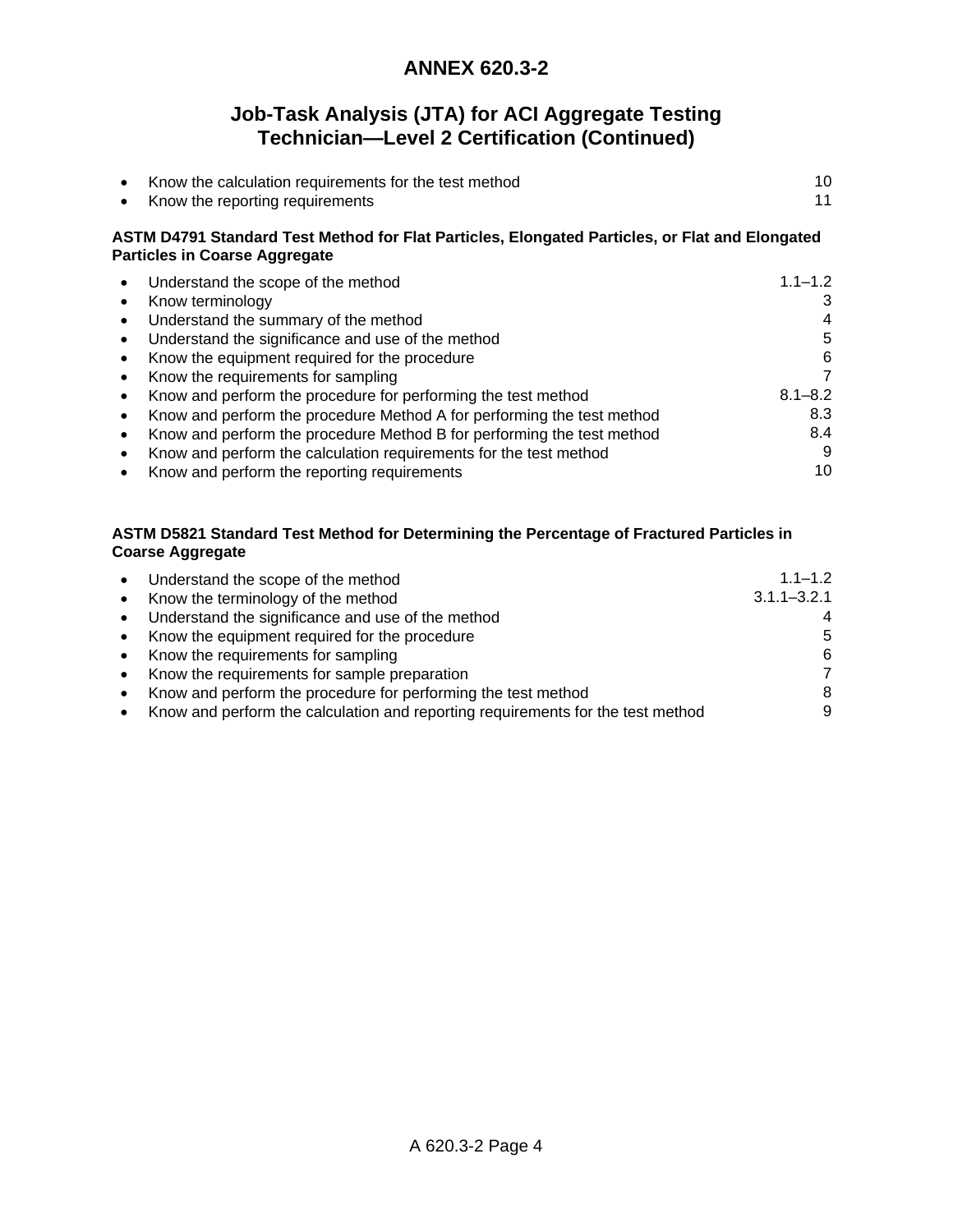# **AMERICAN CONCRETE INSTITUTE**

# **Policy on Sponsoring Groups**   *for a form*  **Certification**

### Approved by the ACI Board of Direction March 21, 1991

### Last revised by the ACI Certification Programs Committee October 18, 2011

In developing certification exams for the concrete construction industry, the American Concrete Institute (ACI) has set forth minimum criteria by which an individual's proficiency is to be judged. Typically, ACI is not in a position to deliver certification exams directly to participants; therefore, it is necessary for ACI to have the ability to delegate this authority. However, if the need arises, ACI reserves the right to conduct exam sessions itself according to each program Policy.

In order to allow others to deliver its certification exams, ACI has adopted the "Sponsoring Group" concept. Sponsoring Groups act as agents of ACI in the delivery of ACI certification exams. Therefore, prior to being selected as an ACI Sponsoring Group, and for the duration of the period in which the group is authorized to act as a Sponsoring Group, such groups are subject to the following policies:

- 1. Sponsoring Groups shall be approved, in writing, by ACI's Certification Department (hereafter referred to as ACI) before they will be permitted to conduct an ACI1 certification exam session. In all cases, approval of Sponsoring Groups shall be at the sole discretion of ACI.
- 2. In reviewing applications, ACI will consider, among other factors, the following:
	- A) The ability and willingness of the applicant to include in their constituency segments of the concrete construction industry impacted by the exams which they have applied to conduct. This includes individuals involved in the specification, production, design, construction, testing and inspection of concrete and concrete products. The applicant must establish a governance structure with representation appropriate to all of the exams for which the applicant has applied.

 $\mathcal{L}=\mathcal{L}$ 

<sup>1</sup> For the purposes of this policy, references to "ACI certification" and "ACI certification program(s)" include only those administered solely by ACI (ACI programs). Programs with cosponsors are not directly addressed by this Policy.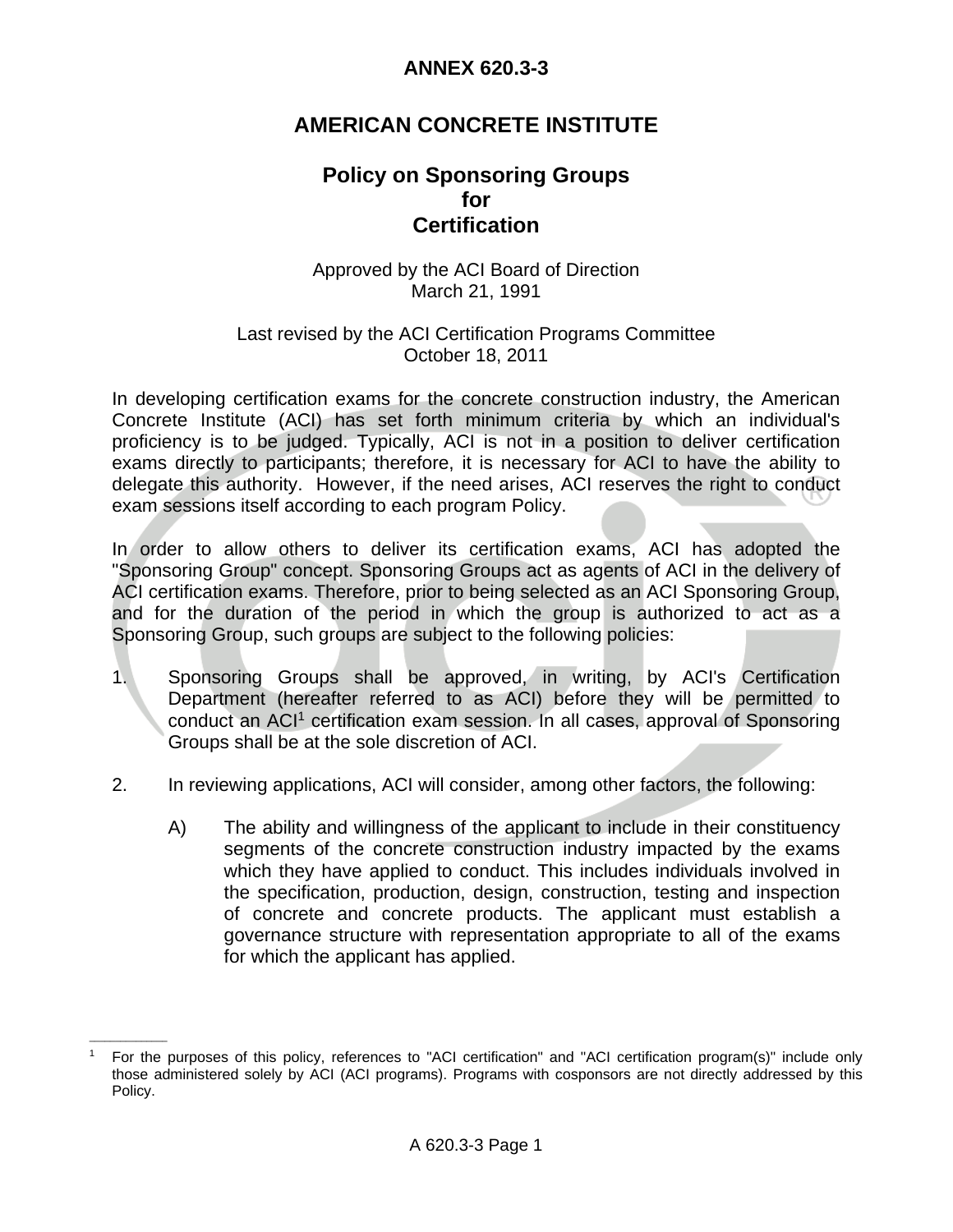# **Policy on Sponsoring Groups for Certification**

- B) The interest, experience and technical expertise necessary to conduct exam sessions exhibited by the applicant and/or their certification governance structure.
- C) The legitimate need for the applicant to conduct a specific ACI certification exam within their approved operational jurisdiction.
- D) The primary objective of the applicant in applying for sponsorship, which must coincide with ACI's overall mission of improving the quality of concrete construction within the political, social, and cultural dynamics of the intended operational jurisdiction.
- 3. Sponsoring Groups are required to maintain a governance structure to oversee the delivery of ACI exams. The governance structure shall consist of a committee of at least three (3) individuals, each working for a different employer and each producing a different product or service related to the concrete construction industry. At all times, at least one (1) member of the committee shall be a member of ACI. Further, ACI shall be furnished with a complete and accurate listing of contact information for all committee members including names, employers, type of businesses, physical addresses, email addresses, and both office telephone and cell phone numbers as available.
- 4. The certification committee shall obtain the services of ACI-approved examiners. The examiners shall operate under the direct supervision of the certification committee to conduct ACI certification exam sessions. Examiners are permitted to conduct ACI certification exam sessions only under the auspices of ACI or ACI-approved Sponsoring Groups; and they must comply with all ACI certification policies and procedures.
- 5. At the time of approval, ACI shall assign Sponsoring Groups specific geographical areas within which they will have authority to conduct ACI certification exam sessions. This area is the approved operational jurisdiction for the Sponsoring Group.
- 6. ACI shall approve each Sponsoring Group on a calendar year basis for a period not to exceed two (2) years. Prior to the conclusion of this period, all groups shall reapply to ACI for approval to continue to act as an ACI Sponsoring Group.
- 7. In the U.S., in areas where no Sponsoring Group is actively administering a specific ACI examination, the local ACI chapter (not a student chapter) shall have first rights to administer that specific exam. International sponsorship for any ACI examination will be assessed on a case-by-case basis.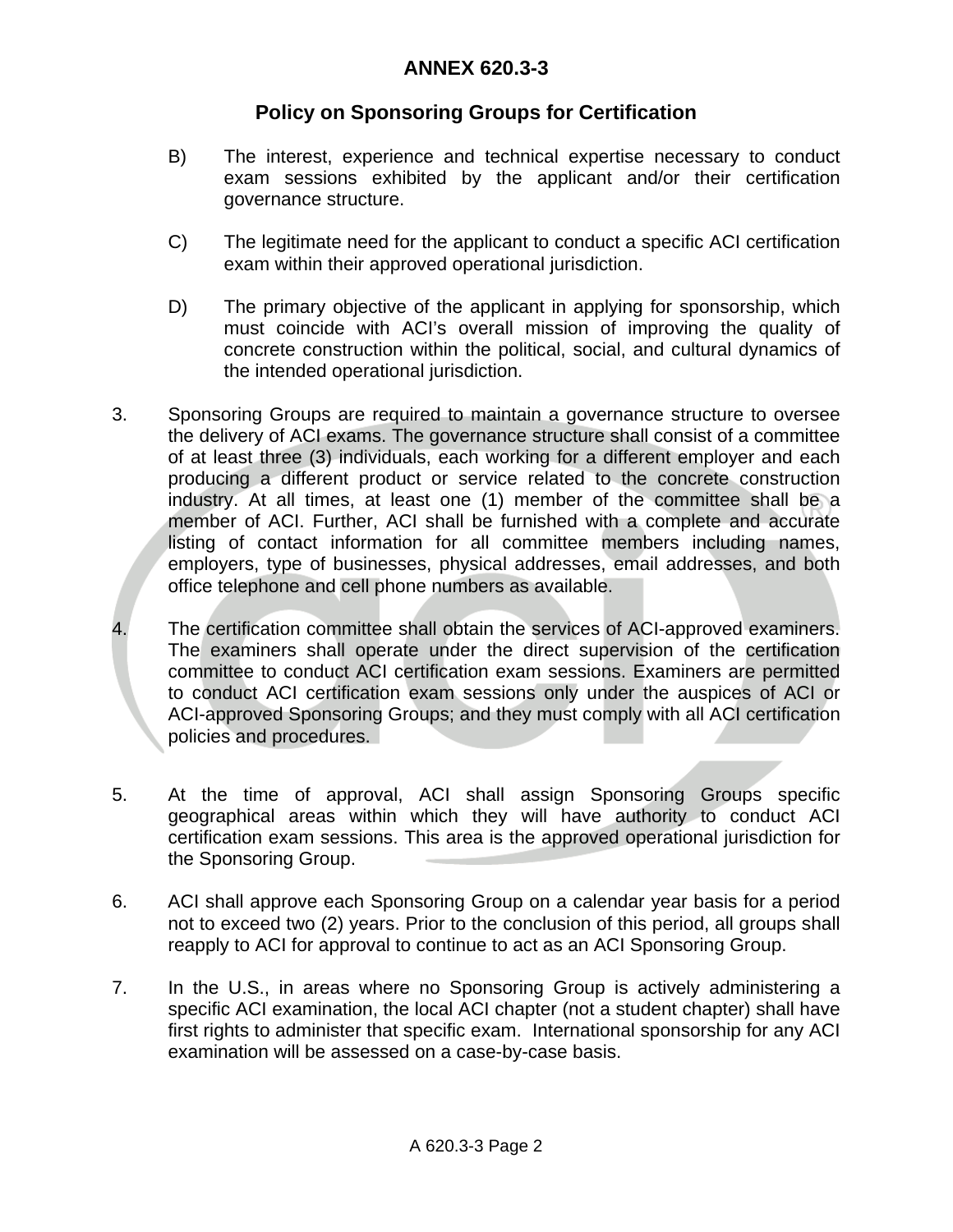# **Policy on Sponsoring Groups for Certification**

- 8. If an existing Sponsoring Group or ACI Chapter is solicited to administer an examination and participation is declined, or if a sponsor does not request an examination upon initial availability from ACI, or if a requested examination is not administered within two years following approval, administration of said examination may become available to other potential sponsors.
- 9. If more than one applicant wishes to sponsor an ACI certification exam in the same operational jurisdiction and there is documented need for more than one group to conduct the examination in that jurisdiction or portion thereof, a system of coordination between those groups shall be established. A description of this system shall be considered along with any new Sponsoring Group application and must be included in the governance system for any existing Sponsoring Group. In all cases, ACI reserves the right, in its sole discretion, to select a delivery system that in its judgment is best able to serve the interests of ACI.
- 10. Applicants wishing to sponsor ACI certification examinations on a "national" or "regional" basis will, in appropriate circumstances, be approved to conduct exams under specific conditions at the discretion of ACI.
- 11. Approved Sponsoring Groups are responsible for:
	- A) Maintaining control over the administration of ACI Certification exams offered within their operational jurisdiction. This includes, but is not limited to, maintaining control over the ethical and professional integrity of every sponsored examination session and providing ongoing oversight of exam session coordinators, examiners, and other exam delivery personnel.
	- B) Conducting a sufficient number of exam sessions and providing equitable access to those exam sessions for all individuals seeking ACI Certification within the group's operational jurisdiction.
	- C) Conducting all ACI exams in a manner which complies with the intent of ACI's policies and procedures governing certification.
	- D) Formulating, publishing, and enforcing consistent and equitable pricing for ACI Certification exams offered by the Sponsoring Group within their operational jurisdiction.
	- E) Developing and implementing participant registration processes that satisfy the policy requirements of each exam offered by the Sponsoring Group and verifying that each participant has met the eligibility requirements of the program before being allowed to complete an ACI exam.